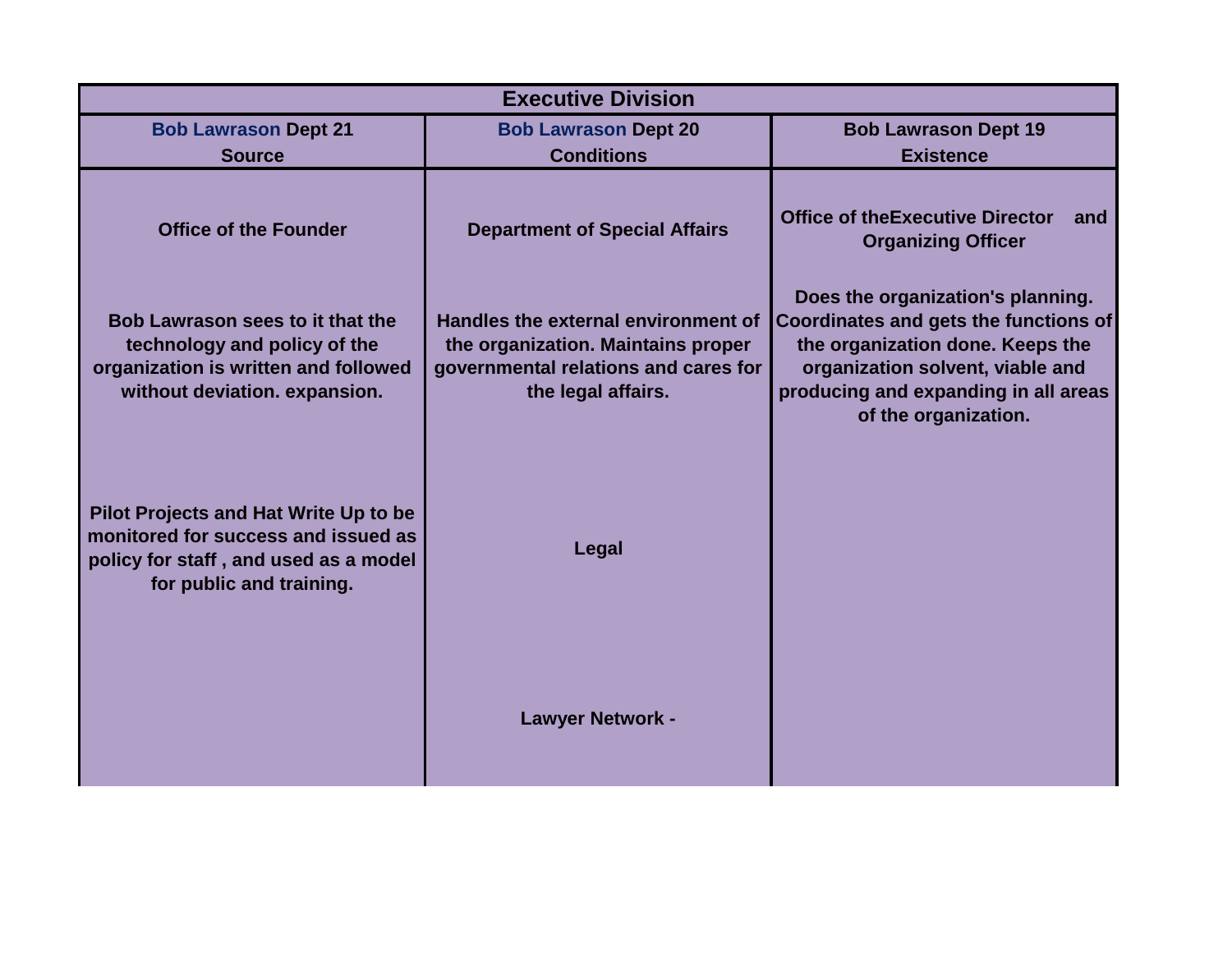| <b>Strategic Planning for Expanded</b><br><b>Product Delivery and Facilities</b><br><b>Acquisition and Maintenance.</b> | Non-Profit, Corporation, Cooperative<br>and Agreements between Partners. |  |
|-------------------------------------------------------------------------------------------------------------------------|--------------------------------------------------------------------------|--|
| <b>Critical Path Quotas for all statistic</b><br>graphs on a quarterly and annual<br>basis.                             | <b>Public Relations</b>                                                  |  |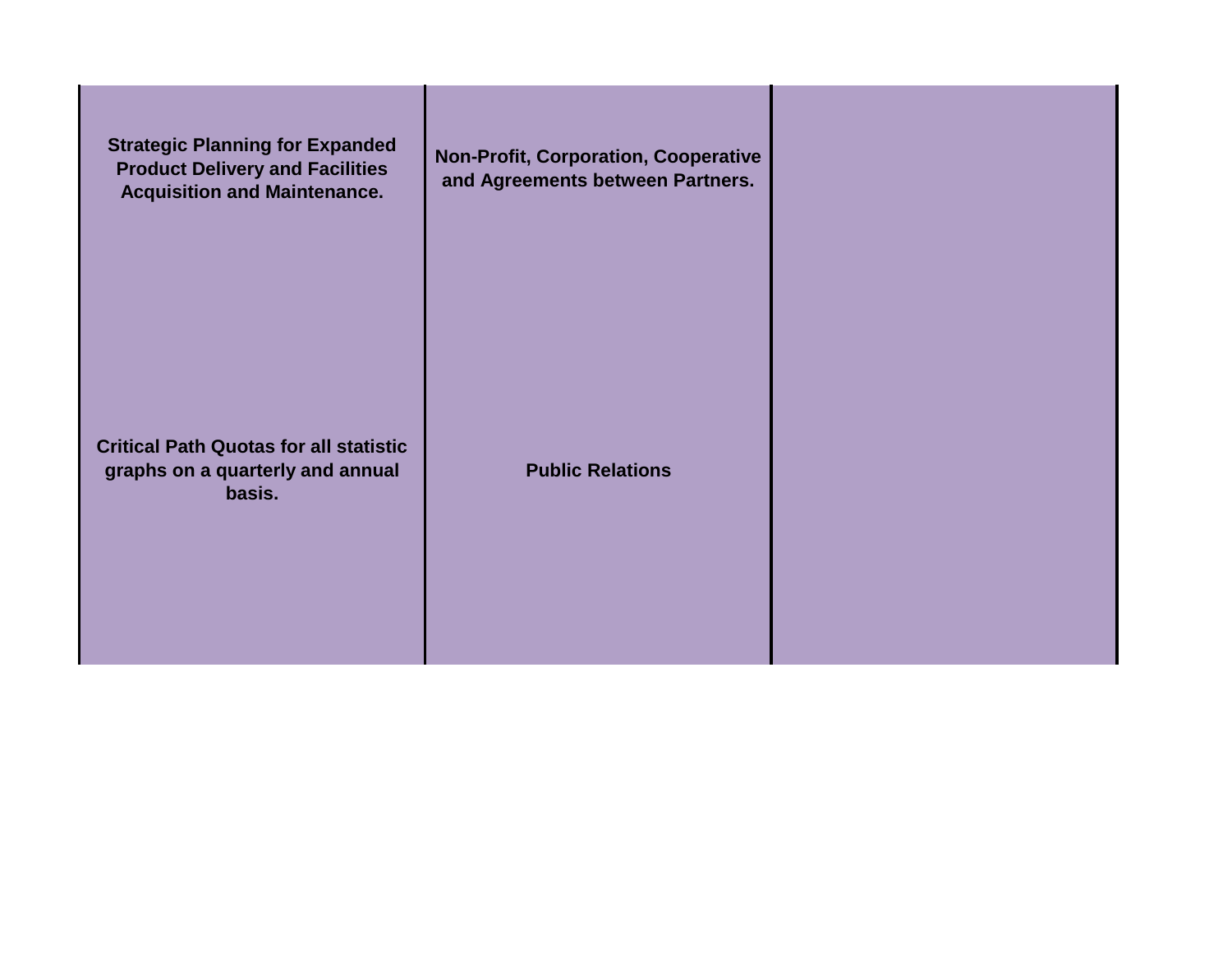| <b>Pilot 1 Charitable Giving of Real</b><br><b>Estate</b>                                    | Press releases to community media<br>where KPUSA partners are operating. |  |
|----------------------------------------------------------------------------------------------|--------------------------------------------------------------------------|--|
|                                                                                              | <b>Legal Contracts with Farmers,</b><br><b>Processors and Buyers.</b>    |  |
| Pilot 2 Project submission for funding<br>by PFANA Bank<br><b>Pilot 3 USDA Grant Funding</b> |                                                                          |  |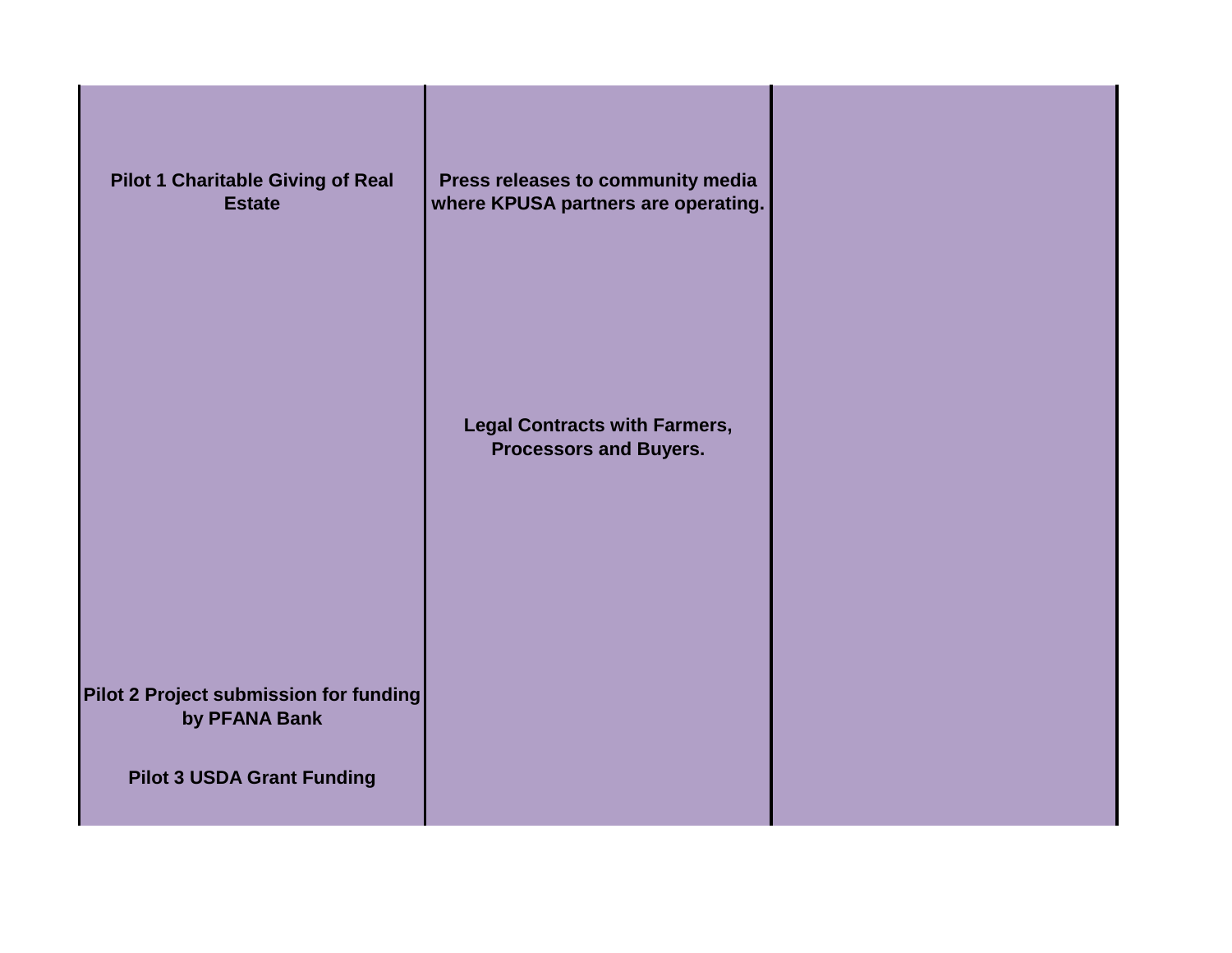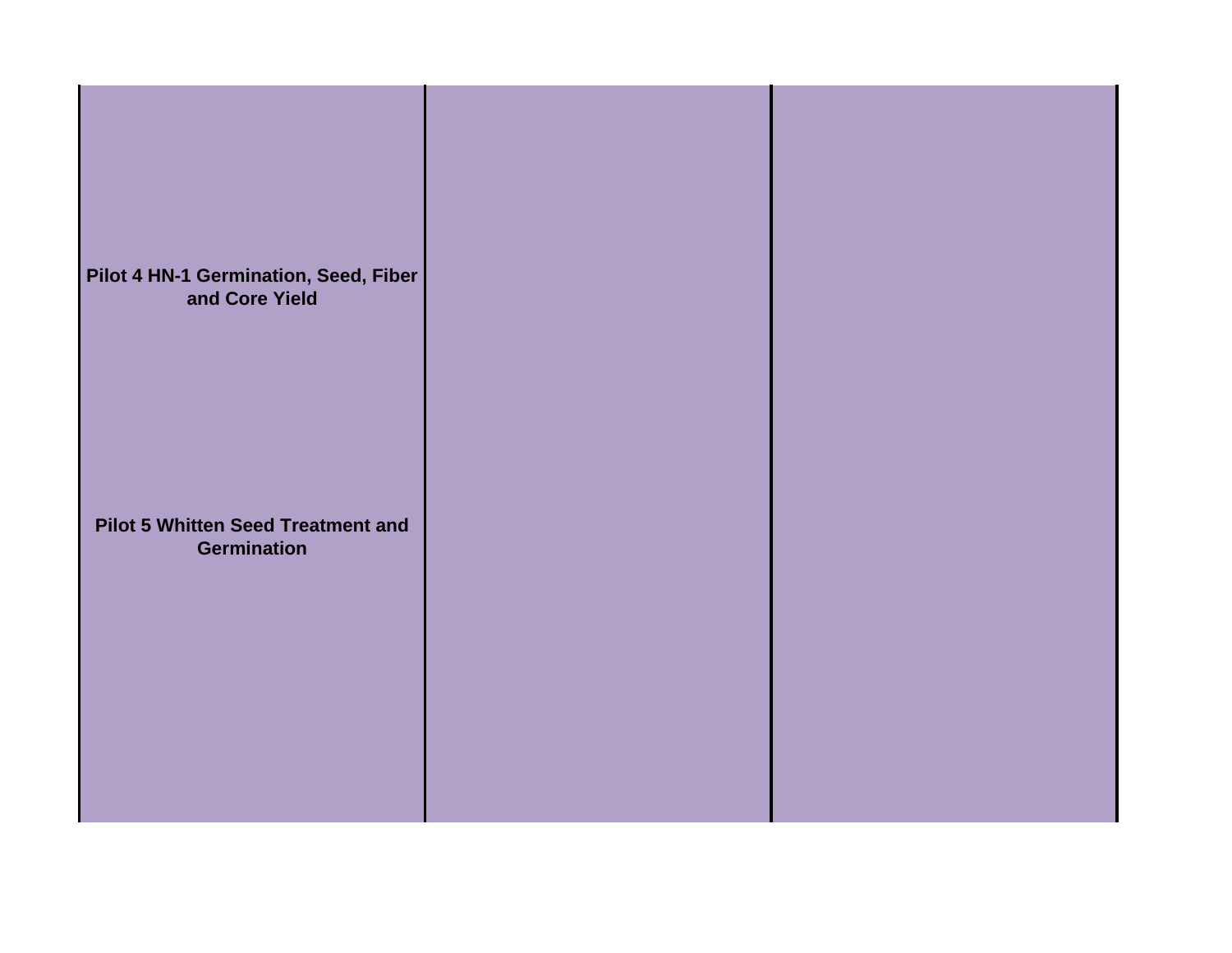| <b>Pilot 6 Whitten 8 row amendment</b><br>comparison and economic feasibility<br>research and documentation. |  |
|--------------------------------------------------------------------------------------------------------------|--|
| <b>Pilot 7 Seed harvesting engineering</b><br>and design.                                                    |  |
| <b>Pilot 8 Giant Construction Bamboo</b><br>Zones 4 & 5 growing harvesting and<br>use with kenafcrete        |  |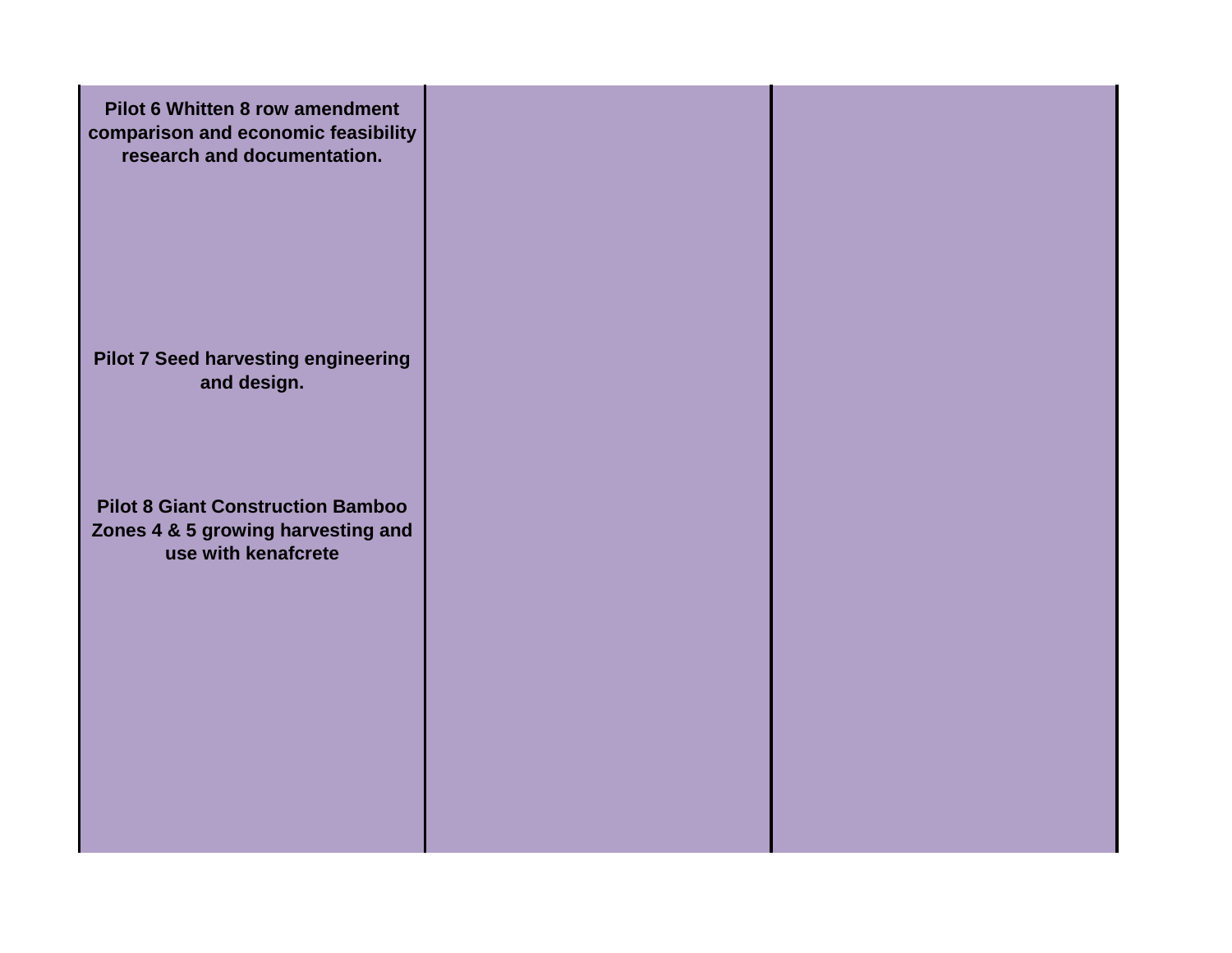| VFP - 1. Pilots completed. Successful<br>pilots fully written up and ready to be<br>passed over to Marketing and Sales<br>(Div2) and Training and<br><b>Implementation (Div4) ATTOM</b><br><b>Awaken Tours and Training of</b><br><b>Onaway Michigan 501.c3 (Div5)</b> | VFP - 1. Legal rudiments determined,<br>completed and maintained.                                                                  | <b>VFP - Well informed Participants on</b><br>current bottlenecks identified and<br>willingly accepted to be addressed by<br>assigned individual(s) or group. |
|------------------------------------------------------------------------------------------------------------------------------------------------------------------------------------------------------------------------------------------------------------------------|------------------------------------------------------------------------------------------------------------------------------------|---------------------------------------------------------------------------------------------------------------------------------------------------------------|
| VFP - 2. Pilot Program Written and<br>assigned to Program Manager.                                                                                                                                                                                                     |                                                                                                                                    |                                                                                                                                                               |
| Stats - 1. Percentage of Program<br>targets completed for each pilot<br>program assigned.                                                                                                                                                                              | Stats - 1. Percentage of legal<br>rudiments completed and maintained.<br>2. Number of favorable press versus<br>unfavorable press. | Stats - 1. Percentage of current<br>bottlenecks handled.                                                                                                      |

**Valuable Final Product - A solvent, viable kenaf business model established and ready to share.**

**This division coordinates and supervises the organizations activities so it runs smoothly, produces its products viably and delivers its products and services to participants, investors, members, affiliates, customers and communities in high quality and quantity.**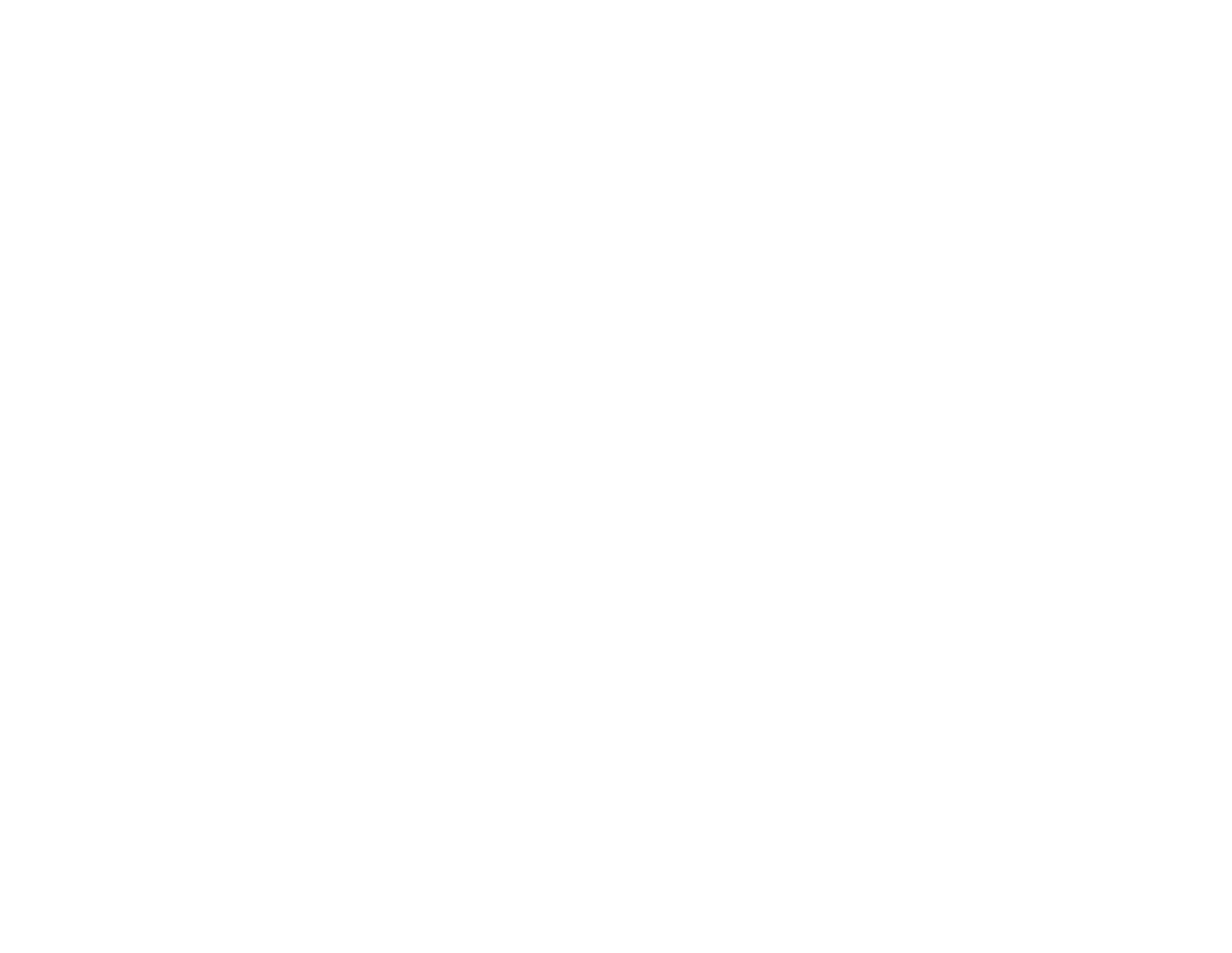| <b>Communications Division Bob Lawrason bob@kenafpartnersusa.com</b>                                                                                                                                                                  |                                                                                                                                                                                                                                                                          |                                                                                                                                                                                                                                    |
|---------------------------------------------------------------------------------------------------------------------------------------------------------------------------------------------------------------------------------------|--------------------------------------------------------------------------------------------------------------------------------------------------------------------------------------------------------------------------------------------------------------------------|------------------------------------------------------------------------------------------------------------------------------------------------------------------------------------------------------------------------------------|
| Dept 1<br><b>Recognition</b>                                                                                                                                                                                                          | Dept 2<br><b>Communication</b>                                                                                                                                                                                                                                           | Dept 3<br><b>Perception</b>                                                                                                                                                                                                        |
| <b>Department of Routing and Personnel</b>                                                                                                                                                                                            | <b>Department of Communication</b>                                                                                                                                                                                                                                       | <b>Department of Inspections and</b><br><b>Reports</b>                                                                                                                                                                             |
| Determines eligible individual members<br>and properly assigns them to applicable<br>Committee(s) for the benefit of the<br>individual and PFANA. Ensures new and<br>existing members are hatted and<br>apprenticed to do their jobs. | Sets up standard communication<br>systems and gets in established<br>communication routes so that all<br>communications are swiftly and properly<br>handled. Makes sure that<br>correspondence to and from the<br>orgnizations public arrives and is swiftly<br>handled. | Collects and accurately graphs the<br>organizations statistics for executive<br>use.                                                                                                                                               |
| Full testing of staff applicants. Full<br>interview on experiences, talents and<br>interests.                                                                                                                                         | <b>Organizational Board kept up to date</b><br>and posted on web site.                                                                                                                                                                                                   | Maintains a high level of ethical<br>behavior among staff. Inspects the<br>organizations activities so any difficulties<br>inhibiting expansion are detected and<br>reported upon to the proper executive<br>for swift resolution. |
|                                                                                                                                                                                                                                       |                                                                                                                                                                                                                                                                          |                                                                                                                                                                                                                                    |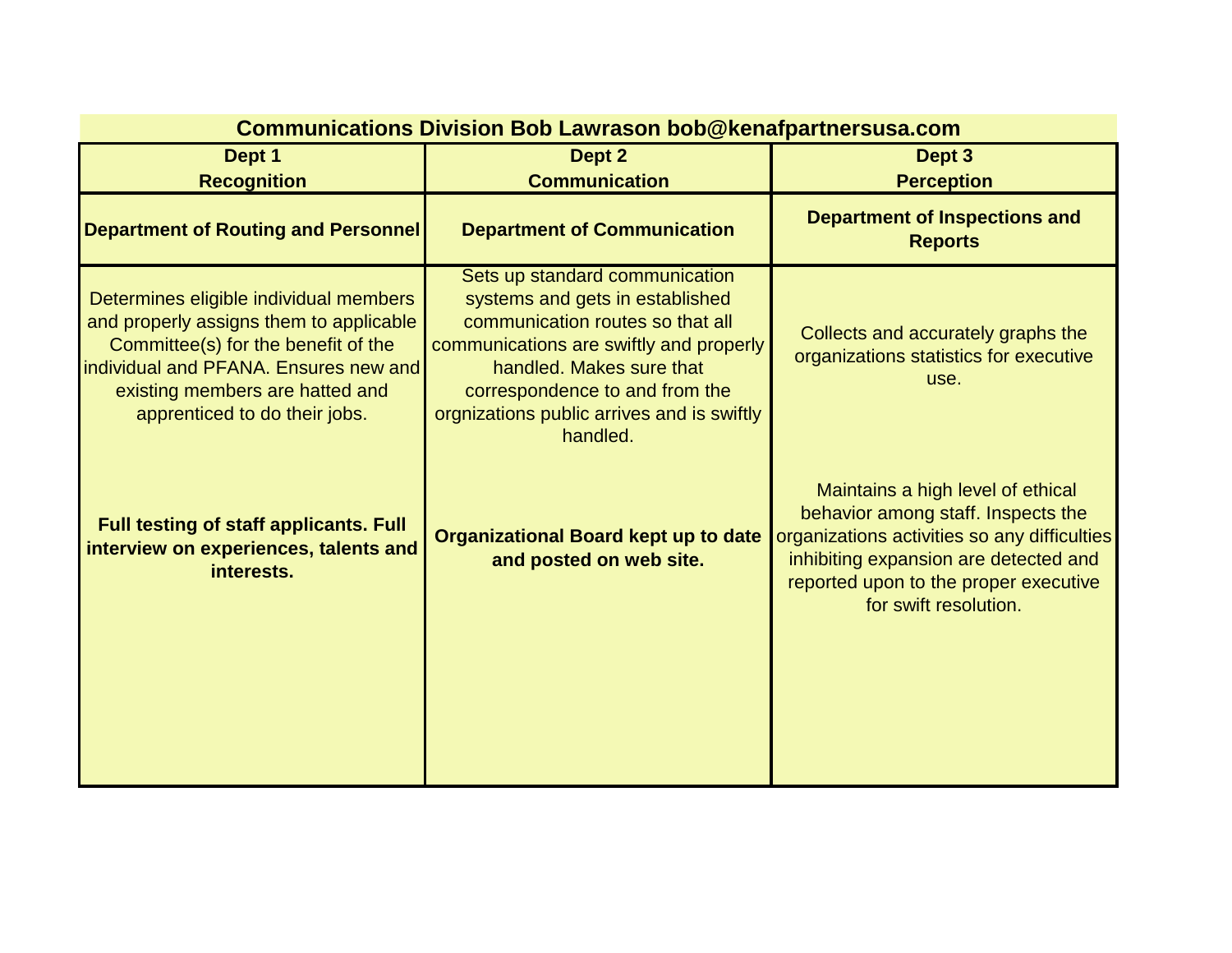| <b>VFP - Qualified staff assigned and</b><br>fully hatted for posts.                    | <b>VFP - 1. All communications routed</b><br>directly to the correct person to<br>handle with a carbon copy i.e. cc to<br>the Communications Dept. 2.<br>Uptodate Organizing Board published<br>with contact email. | <b>VFP-Effective staff getting the VFPs</b><br>in their assigned area. All statistics<br>collected, posted on OIC<br>(Organization Information Center i.e.<br><b>Statistics by Div) and the correct</b><br>formulas are applied. |
|-----------------------------------------------------------------------------------------|---------------------------------------------------------------------------------------------------------------------------------------------------------------------------------------------------------------------|----------------------------------------------------------------------------------------------------------------------------------------------------------------------------------------------------------------------------------|
| Stats - 1. Number of Interviewed and<br>assigned. 2. Number of fully hatted<br>members. | <b>Stats-Percentage of properly routed</b><br>communication.                                                                                                                                                        | Stats - 1. Percentage of staff in<br>Normal or above.                                                                                                                                                                            |

**Valuable Final Product - An established organization with recruiteded,assigned, fully hatted and productive personnel.**

**This division sees to the establishment of the organization and their zones of operation.**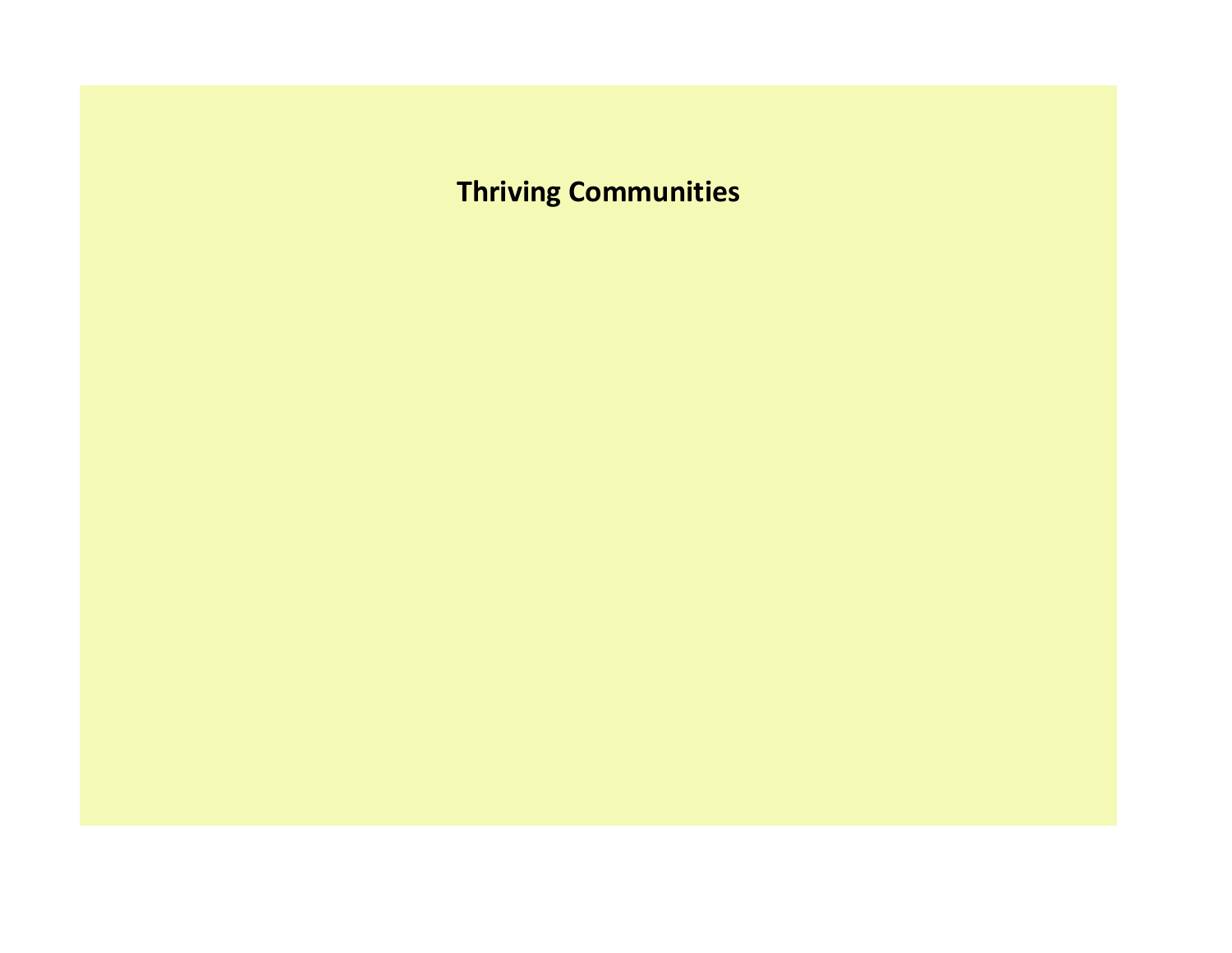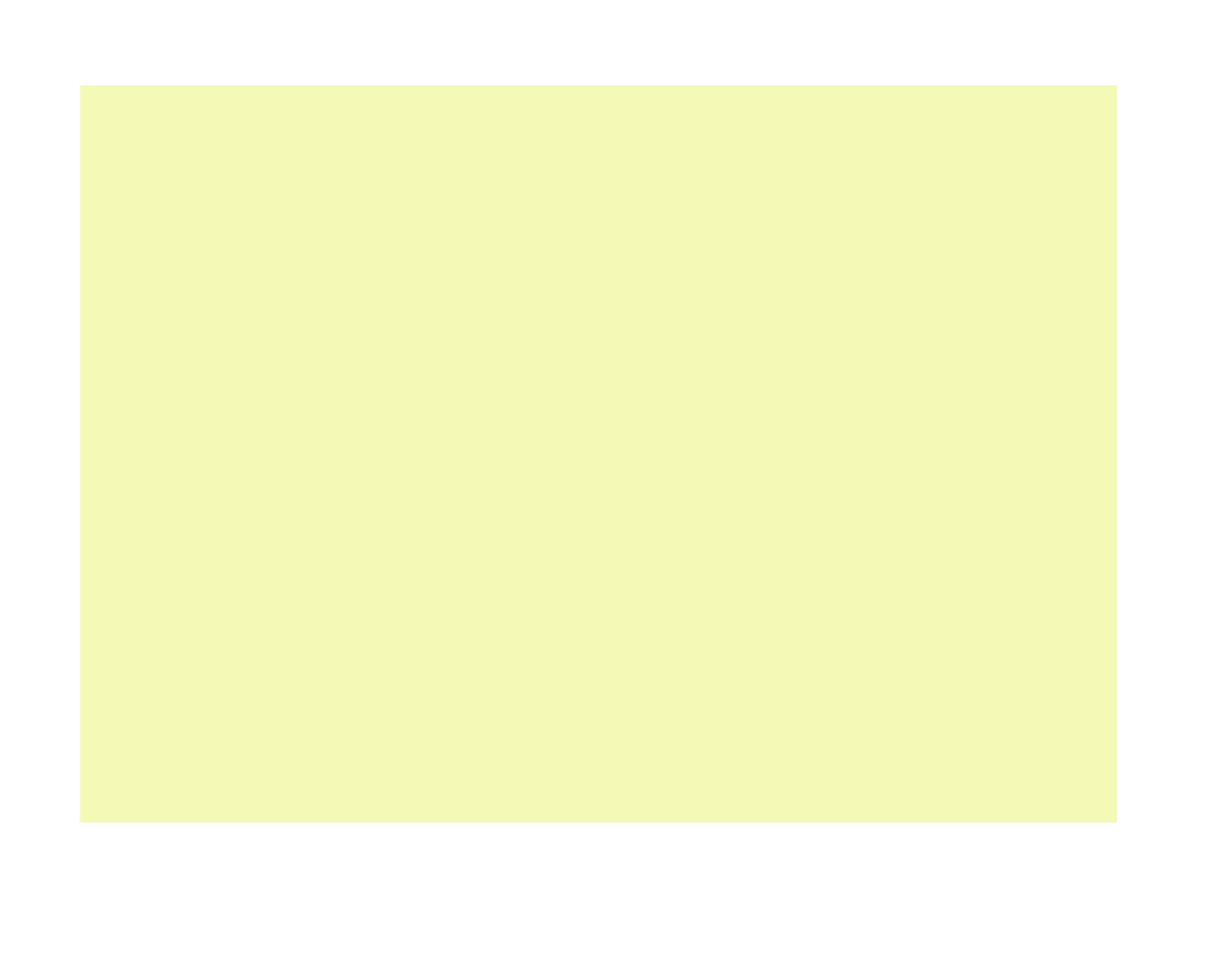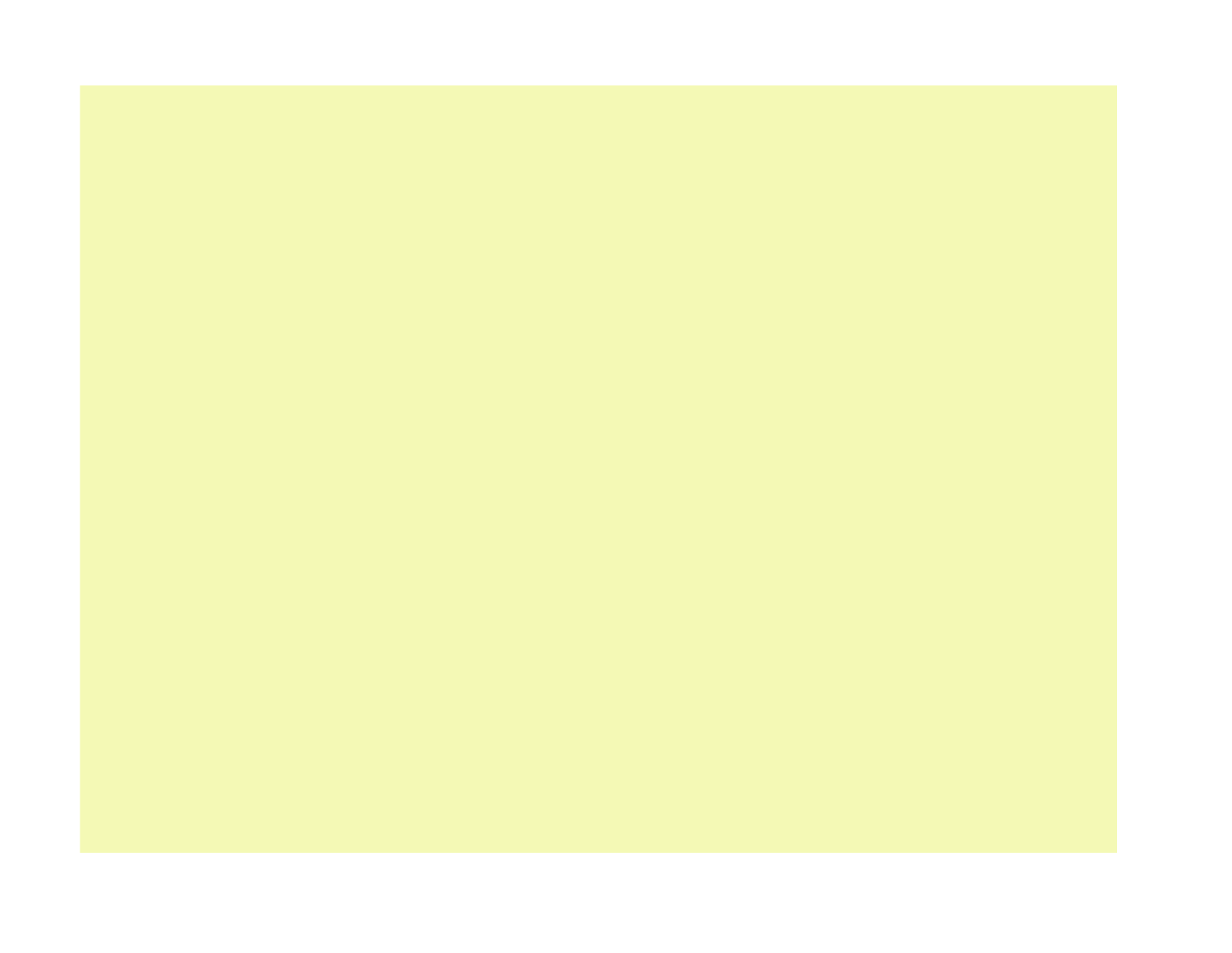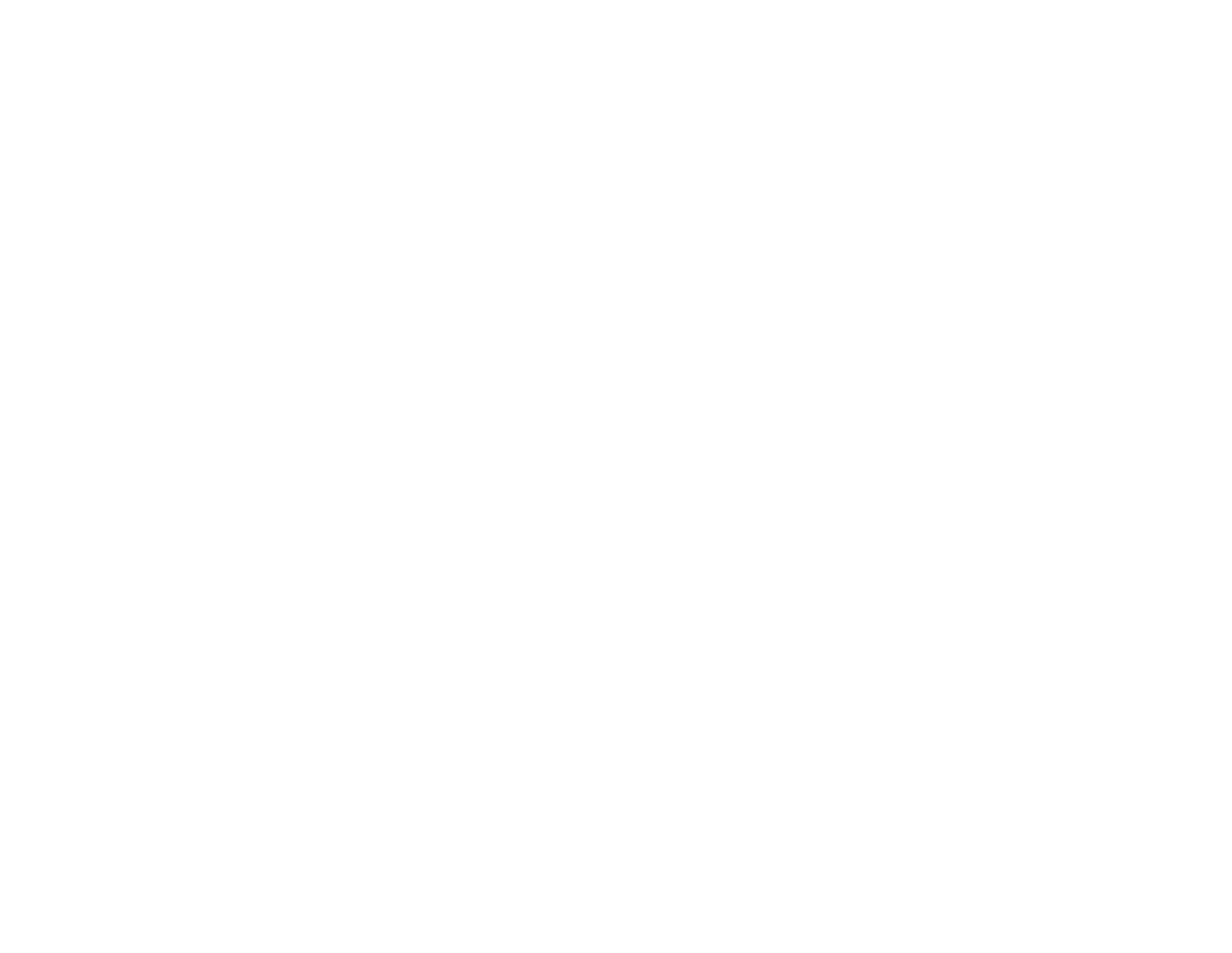| <b>Dissemination Division</b>                                                                                                                                                                                                    |                                                                                                                                             |                                                                                                                                                                                                               |
|----------------------------------------------------------------------------------------------------------------------------------------------------------------------------------------------------------------------------------|---------------------------------------------------------------------------------------------------------------------------------------------|---------------------------------------------------------------------------------------------------------------------------------------------------------------------------------------------------------------|
| Dept 4<br><b>Orientation</b>                                                                                                                                                                                                     | Dept 5<br><b>Understanding</b>                                                                                                              | Dept 6<br><b>Enlightenment</b>                                                                                                                                                                                |
| <b>Department of Promotion and</b><br><b>Marketing</b>                                                                                                                                                                           | <b>Department of Publications</b>                                                                                                           | <b>Department of Registration</b>                                                                                                                                                                             |
| Does informative mailings, magazines<br>and other promotion based on survey<br>results, to inform the public of services<br>and products and the published<br>materials it offers so these are acquired<br>in a viable quantity. | Stocks all published materials so they<br>are readily available for sale and swiftly<br>delivers these to individuals who<br>purchase them. | Contacts individuals who have<br>expressed an interest in one or more of<br>Div 4 (training) and 5 (internships)<br>activities so they are obtained by them.                                                  |
|                                                                                                                                                                                                                                  | <b>Website Design and Operations Unit</b>                                                                                                   | Keeps accurate files of people who have<br>previously paid for service(s), training,<br>consulting or products and maintains<br>correspondence with them so they can<br>acquire further products and service. |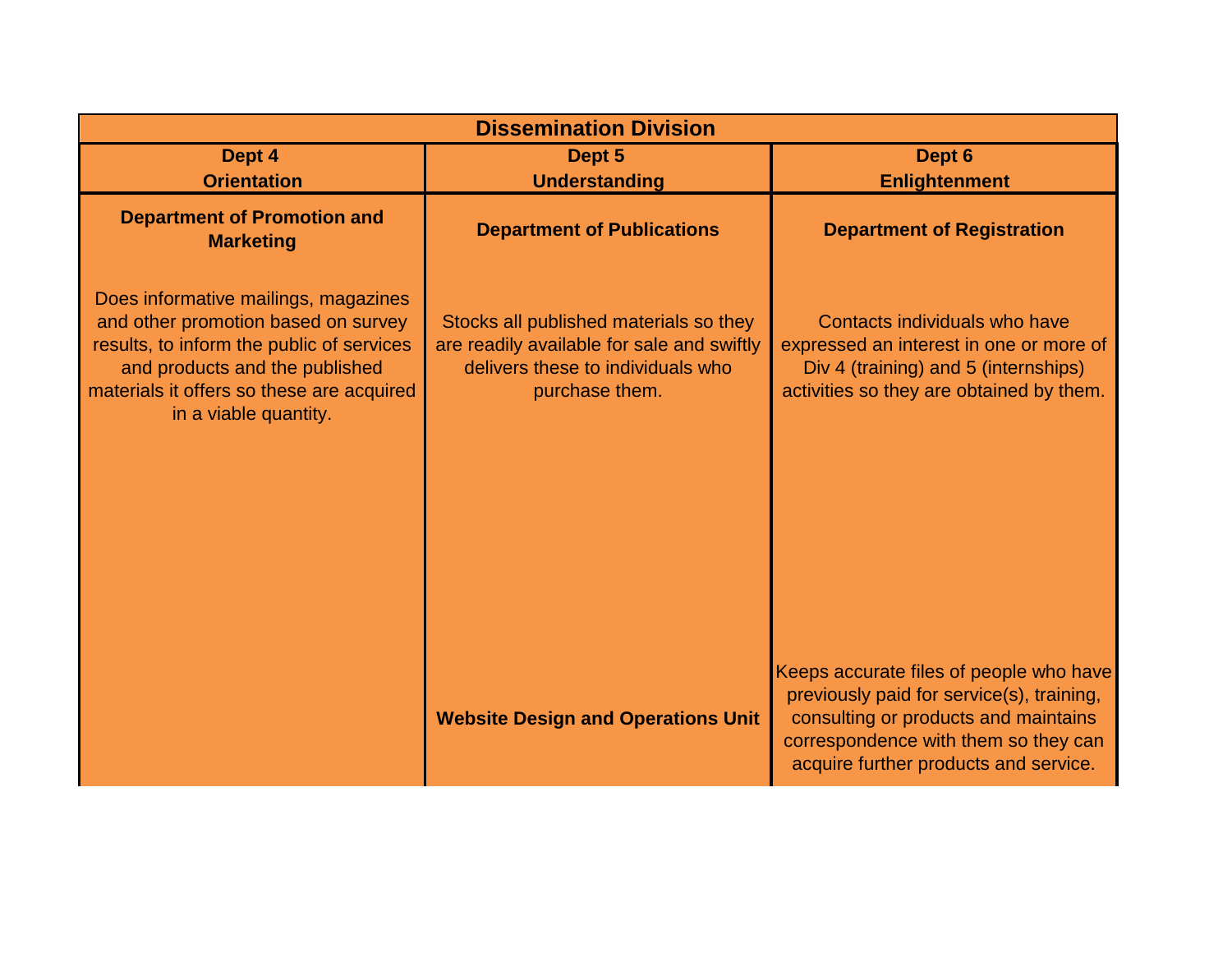| <b>Video and Audio Promotions</b><br><b>Production Unit</b> | <b>Shopping Cart Design and Operations</b><br><b>Unit</b> | <b>Central Files</b> |
|-------------------------------------------------------------|-----------------------------------------------------------|----------------------|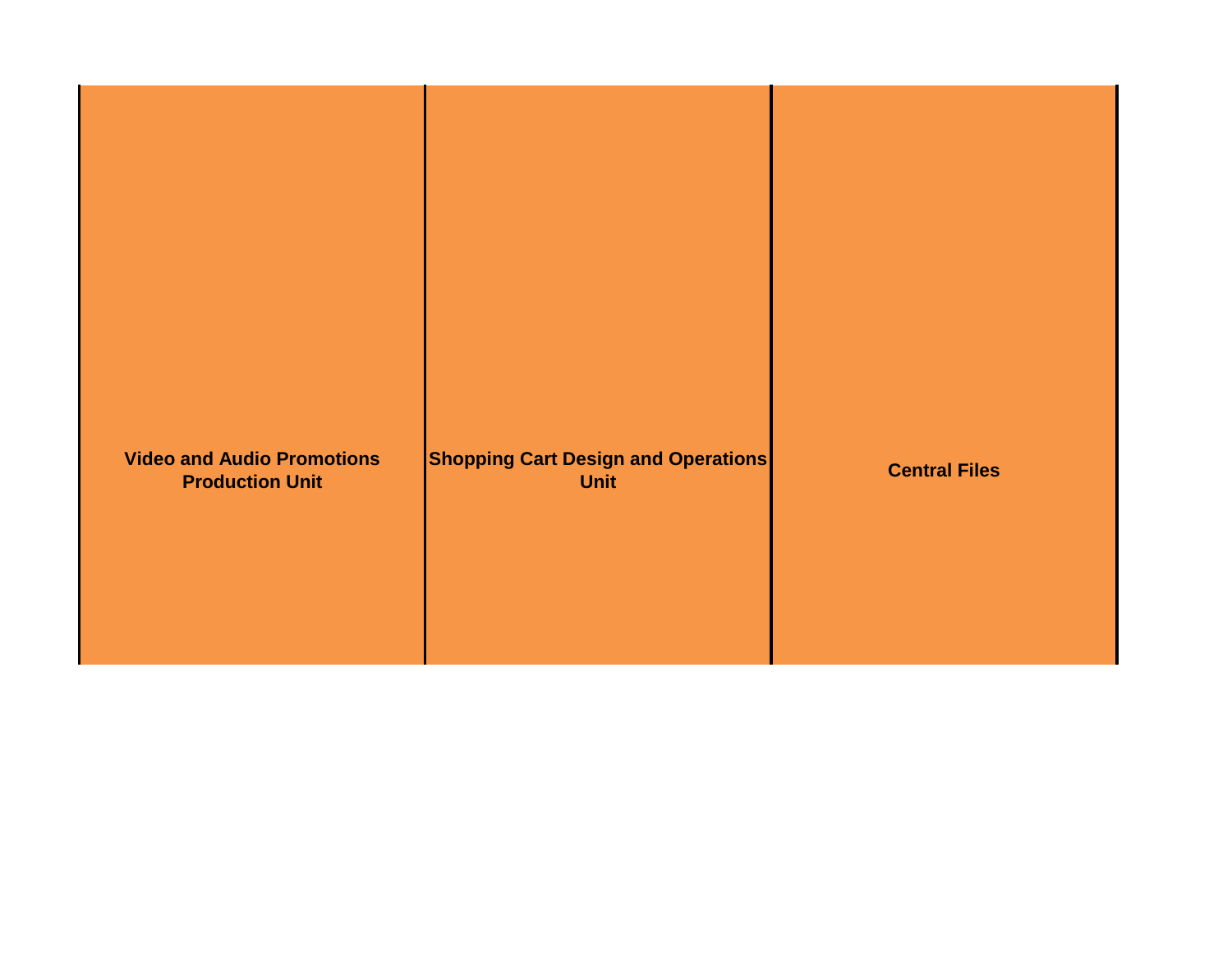| <b>Website Promotion and Maintenance</b><br><b>Unit</b>           | <b>Catalog of approved</b><br>Products, Services, Magazine,<br><b>Newsletter and Memberships.</b> | <b>Addresso Unit</b>         |
|-------------------------------------------------------------------|---------------------------------------------------------------------------------------------------|------------------------------|
| <b>Books and Training Material Unit</b>                           |                                                                                                   |                              |
| <b>Email Promotion Production Unit</b>                            |                                                                                                   | <b>Distribution Channels</b> |
| <b>Magazine, Catalog and Newsletter</b><br><b>Production Unit</b> |                                                                                                   |                              |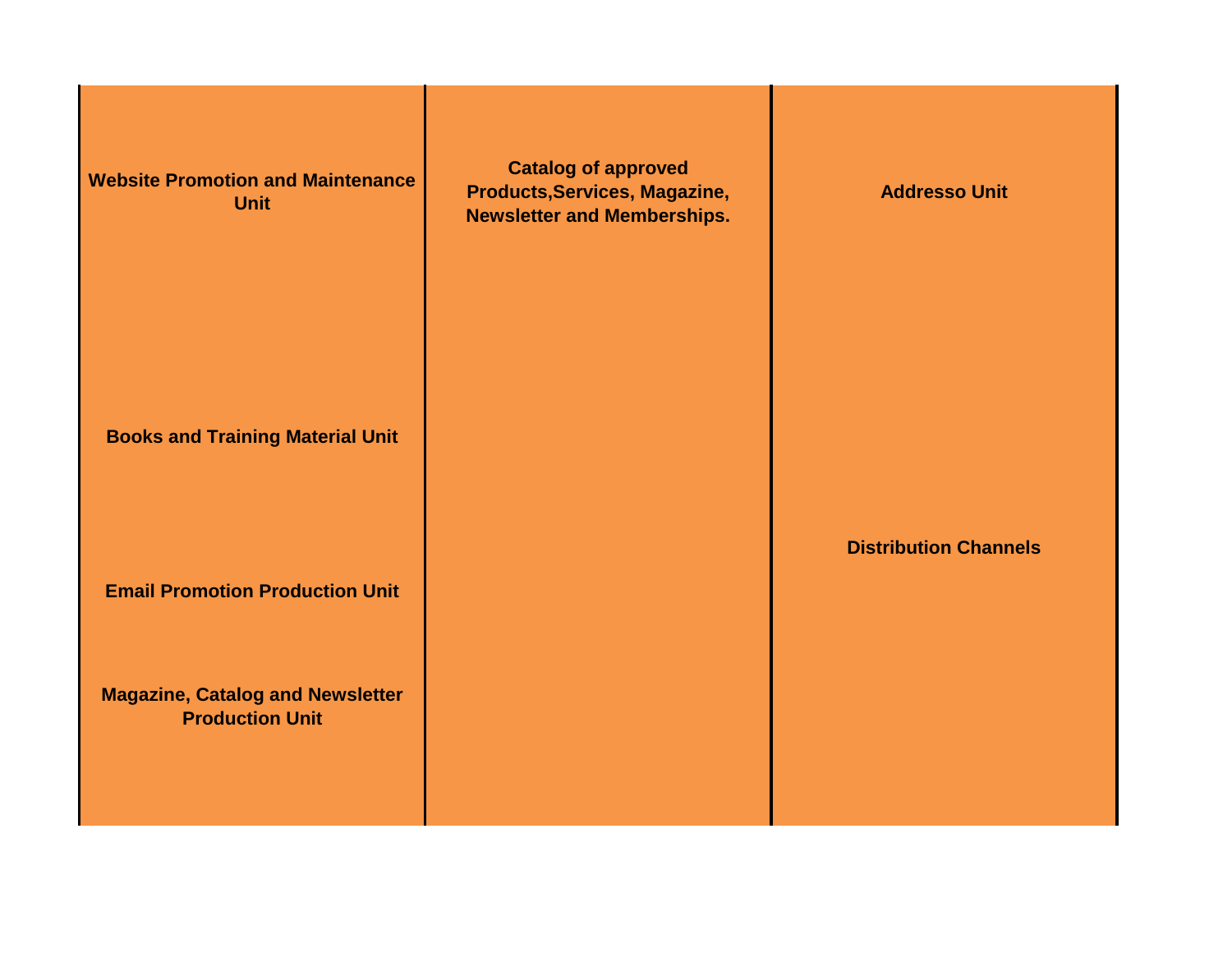| <b>Survey Unit</b>                                                                                                                                                                                                                                    |                                                                                                                                                                                                                                                                |                                                                                              |
|-------------------------------------------------------------------------------------------------------------------------------------------------------------------------------------------------------------------------------------------------------|----------------------------------------------------------------------------------------------------------------------------------------------------------------------------------------------------------------------------------------------------------------|----------------------------------------------------------------------------------------------|
|                                                                                                                                                                                                                                                       |                                                                                                                                                                                                                                                                |                                                                                              |
|                                                                                                                                                                                                                                                       |                                                                                                                                                                                                                                                                |                                                                                              |
| <b>VFP - Successful marketing tools</b><br>based on surveys and response<br>sales.                                                                                                                                                                    | VFP - All hatting and course materials<br>based on successful actions of pilots<br>and approved books, Videos, Audio<br>and Written Material with attending<br>course materials and checksheets<br>printed and promoted through<br>magazines, newsletters etc. | <b>VFP - Enlightened individuals who</b><br>acquire major services, training or<br>products. |
| <b>Stats - 1. Number of Surveyed</b><br><b>Marketing pieces created, approved</b><br>and distributed, 2. Number of<br>responses from each promotional<br>tool along with distribution channels.<br>3. Number of appropriate distribution<br>channels. | Stats - 1. Number of individuals who<br>purchased something from our<br>catalog and received them.                                                                                                                                                             | Stats - 1. Income for major services.<br>2. New names to Central Files                       |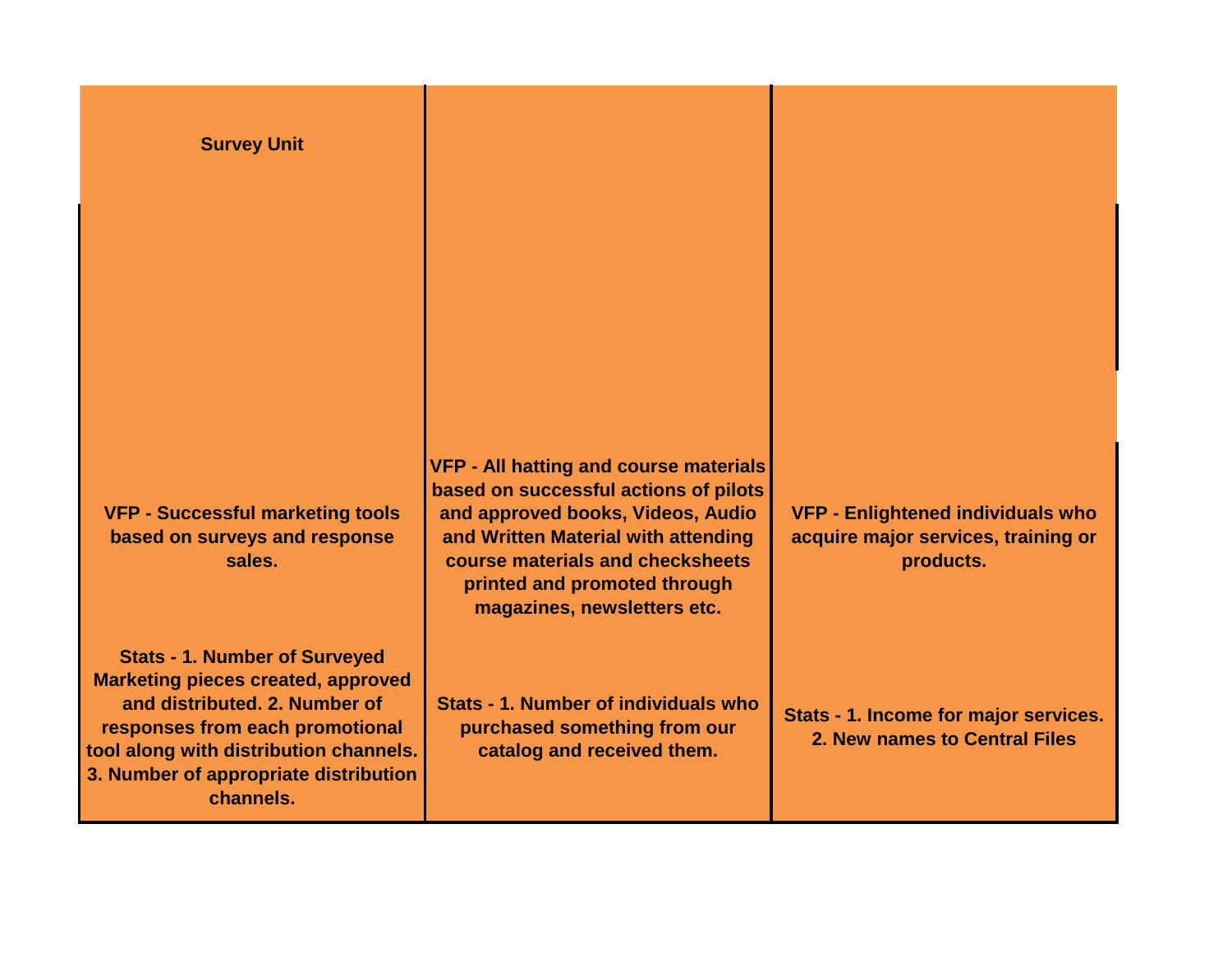**Valuable Final Product - Sufficient sales volume to ensure income is greater than outgo plus reserves.**

#### **This division makes the organizations products and services widely known and demanded, creating a high volume of public obtaining them.**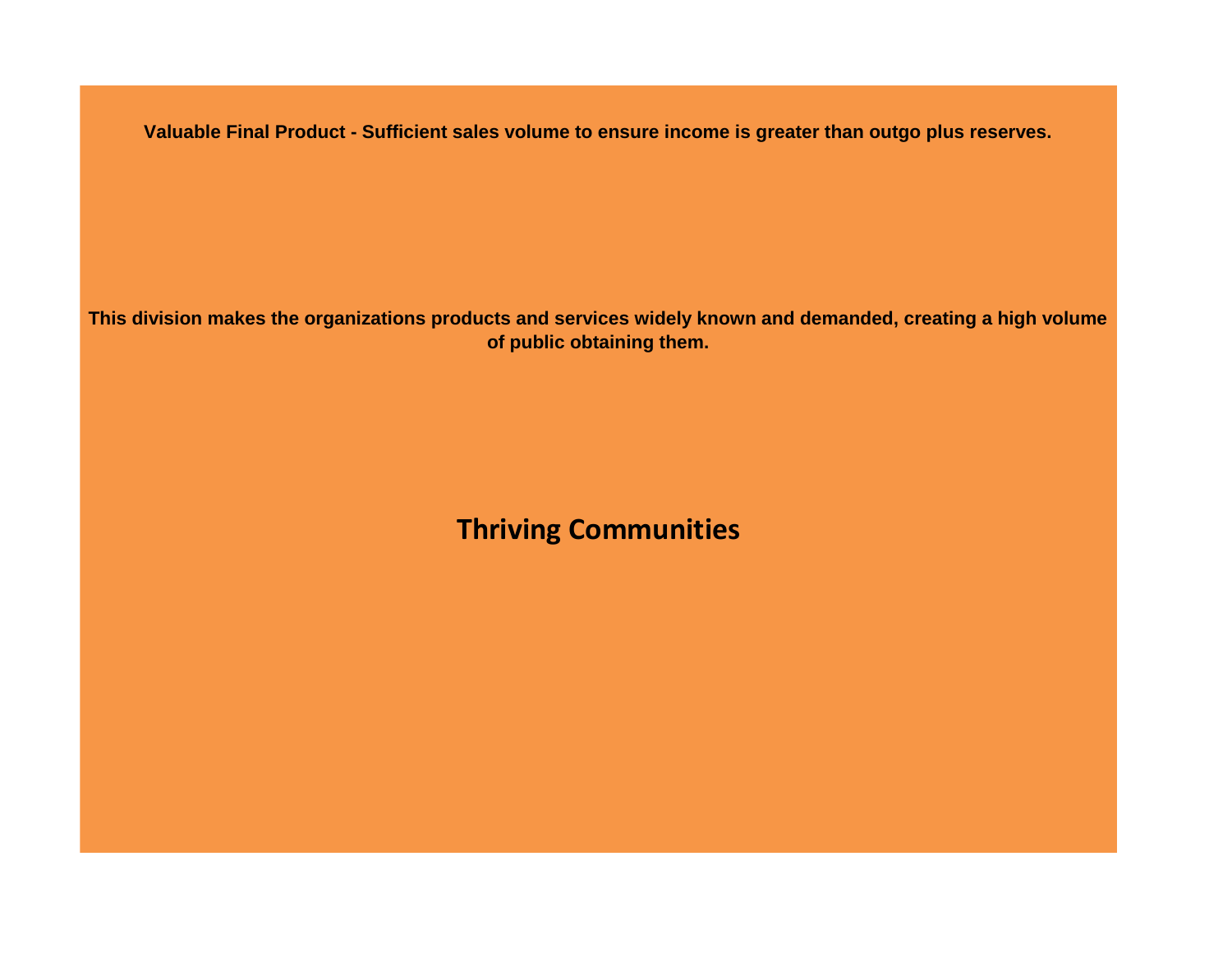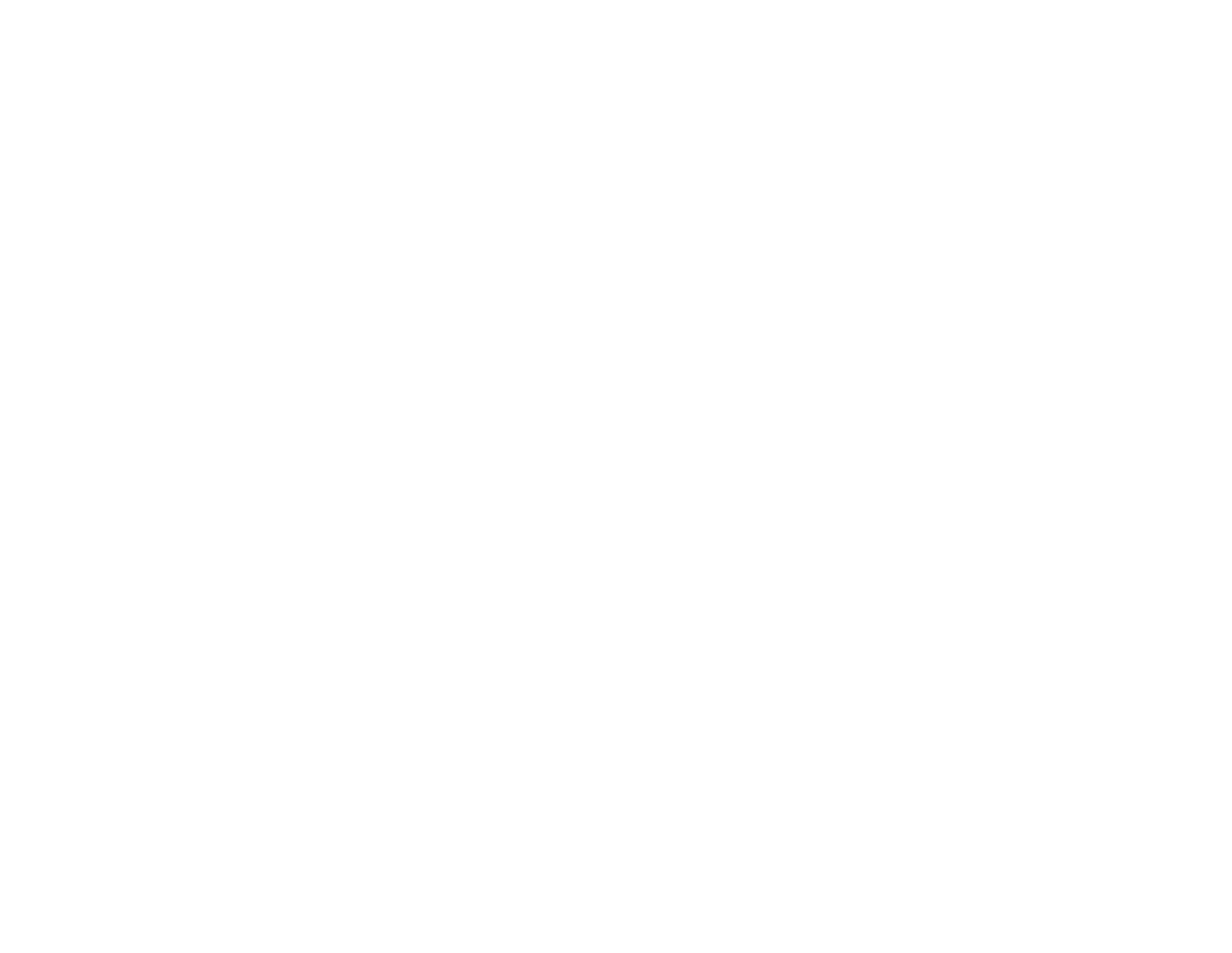| <b>Treasury Division Janet Platinsky</b>                                                                                                                   |                                                                                                                                                                                                                                                     |                                                                                                                                                                                                                                                                                                                   |
|------------------------------------------------------------------------------------------------------------------------------------------------------------|-----------------------------------------------------------------------------------------------------------------------------------------------------------------------------------------------------------------------------------------------------|-------------------------------------------------------------------------------------------------------------------------------------------------------------------------------------------------------------------------------------------------------------------------------------------------------------------|
| Dept 7                                                                                                                                                     | Dept 8                                                                                                                                                                                                                                              | Dept 9                                                                                                                                                                                                                                                                                                            |
| <b>Energy</b>                                                                                                                                              | <b>Adjustment</b>                                                                                                                                                                                                                                   | <b>Body</b>                                                                                                                                                                                                                                                                                                       |
| <b>Department of Income</b>                                                                                                                                | <b>Department of Disbursements</b>                                                                                                                                                                                                                  | <b>Department of Records Assets and</b><br><b>Materiel</b>                                                                                                                                                                                                                                                        |
| Handles incoming funds received in<br>exchange for the organization's products<br>so these are properly recorded.<br>folders and collects all credit owed. | Disburses funds for purchasing and the<br>payment of all bills, as well as pay the<br>staff, so that its financial obligations are<br>Accurately maintains customer accounts fulfilled and staff have the wherewithal to<br>produce their products. | Handles supplies for all approved pilot<br>programes, operational programs, fully<br>paid for and needed supplies of staff to<br>deliver their products, keeps precise<br>records of all financial transactions, does<br>necessary bookkeeping and financial<br>reports, and peserves all assets and<br>reserves. |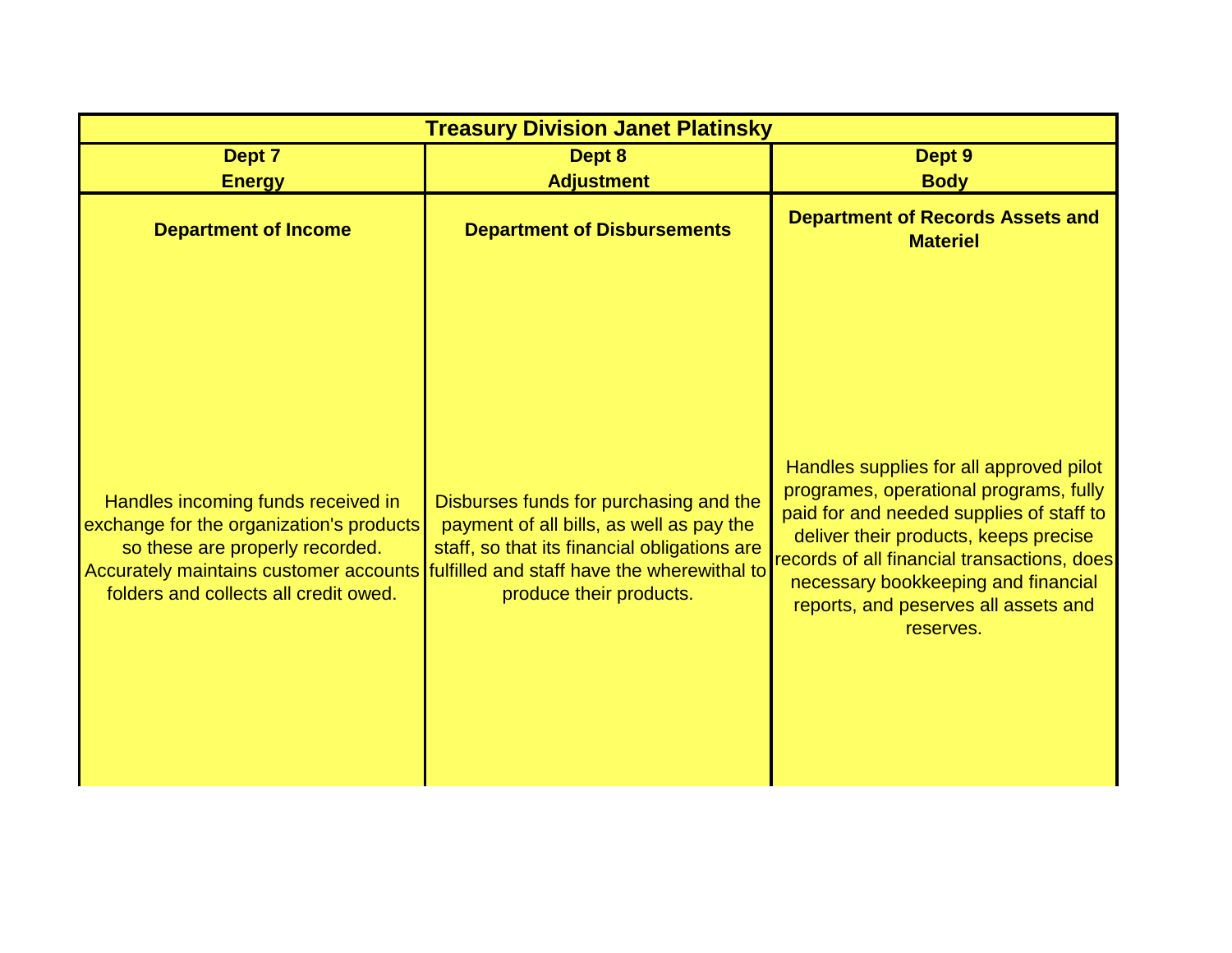| <b>VFP - Payments from all sales of</b><br>books, services (major and minor),<br>products and training, collected and<br>properly invoiced, recorded and<br>banked. | <b>VFP - All materials purchased for</b><br>approved pilots, workshops,<br>operational costs, events and Div 6<br><b>activities</b> | VFP - 1. Accurate and up to date<br>records. 2. Well maintained<br>equipment that is fully operational,<br>preserved materials and well<br>maintained infrastructures. |
|---------------------------------------------------------------------------------------------------------------------------------------------------------------------|-------------------------------------------------------------------------------------------------------------------------------------|------------------------------------------------------------------------------------------------------------------------------------------------------------------------|
| <b>Stats - Income collections.</b>                                                                                                                                  | <b>Stats - 1. Cash/Bills Ratio</b>                                                                                                  | <b>Stats - Value of assets.</b>                                                                                                                                        |

**Valuable Final Product - Preserved valuable assets and reserves.**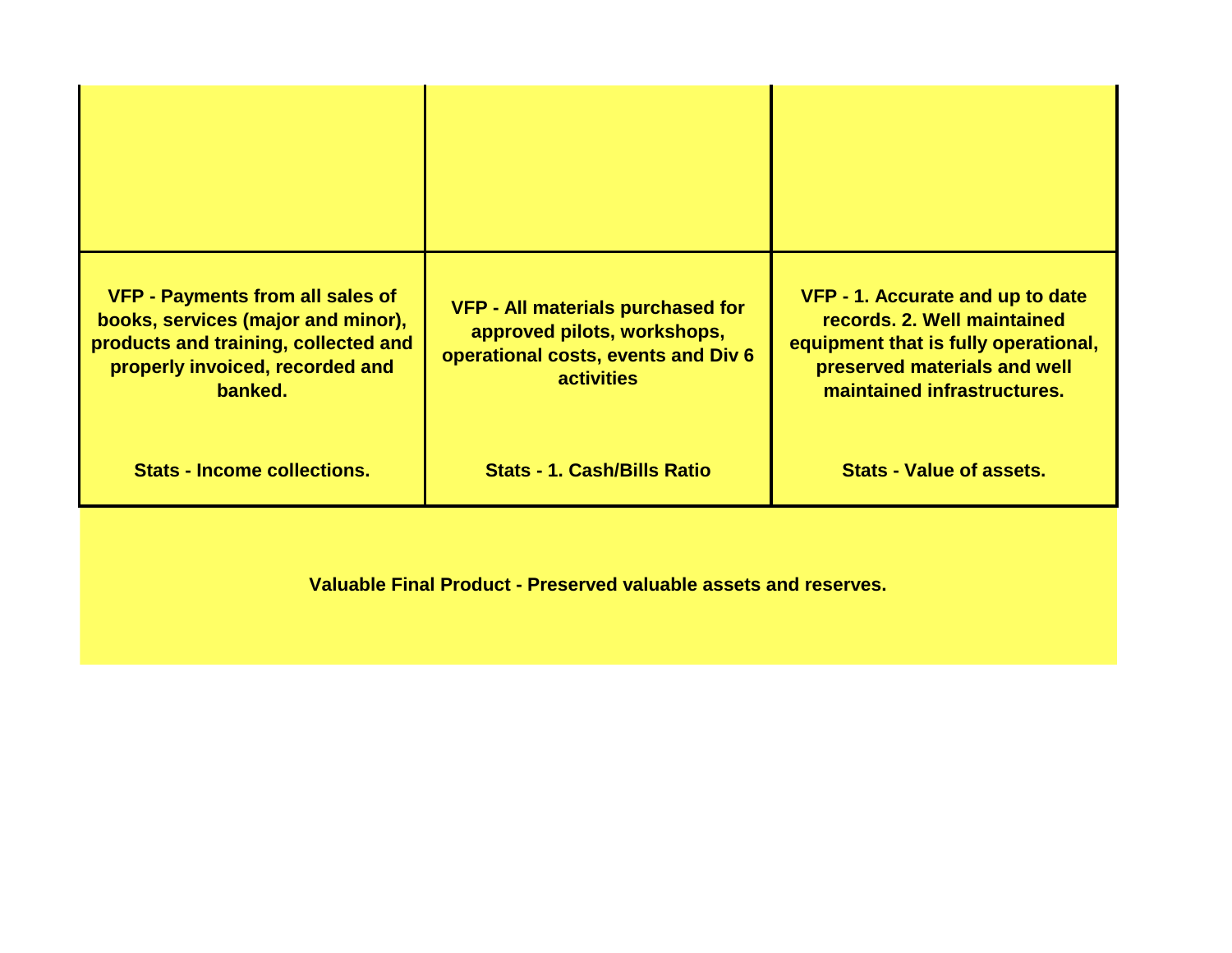**This division handles the financial matters, assets and materiel of the organizations so their physical body is fully cared for, enabling it to produce their products and deliver their services and remain solvent.**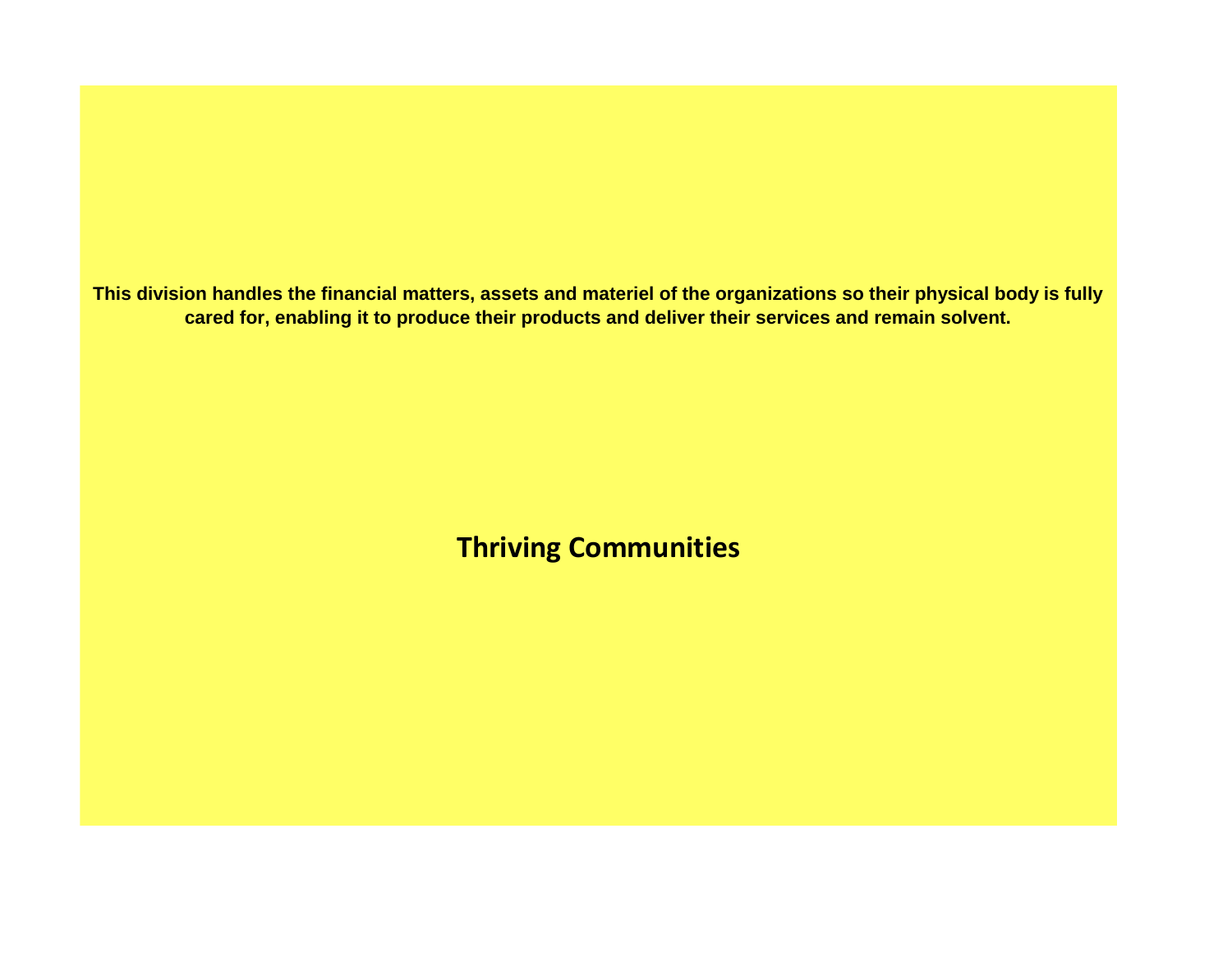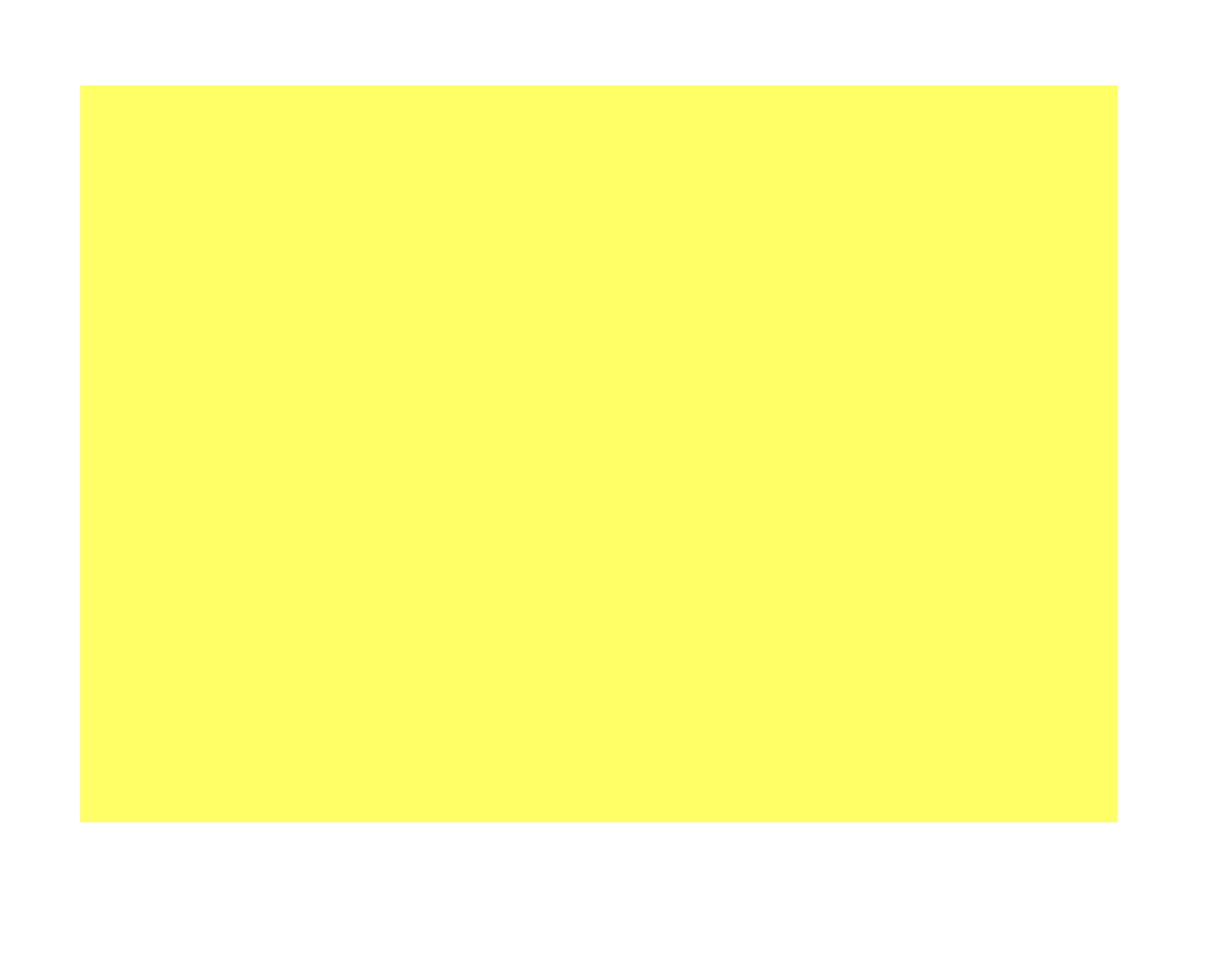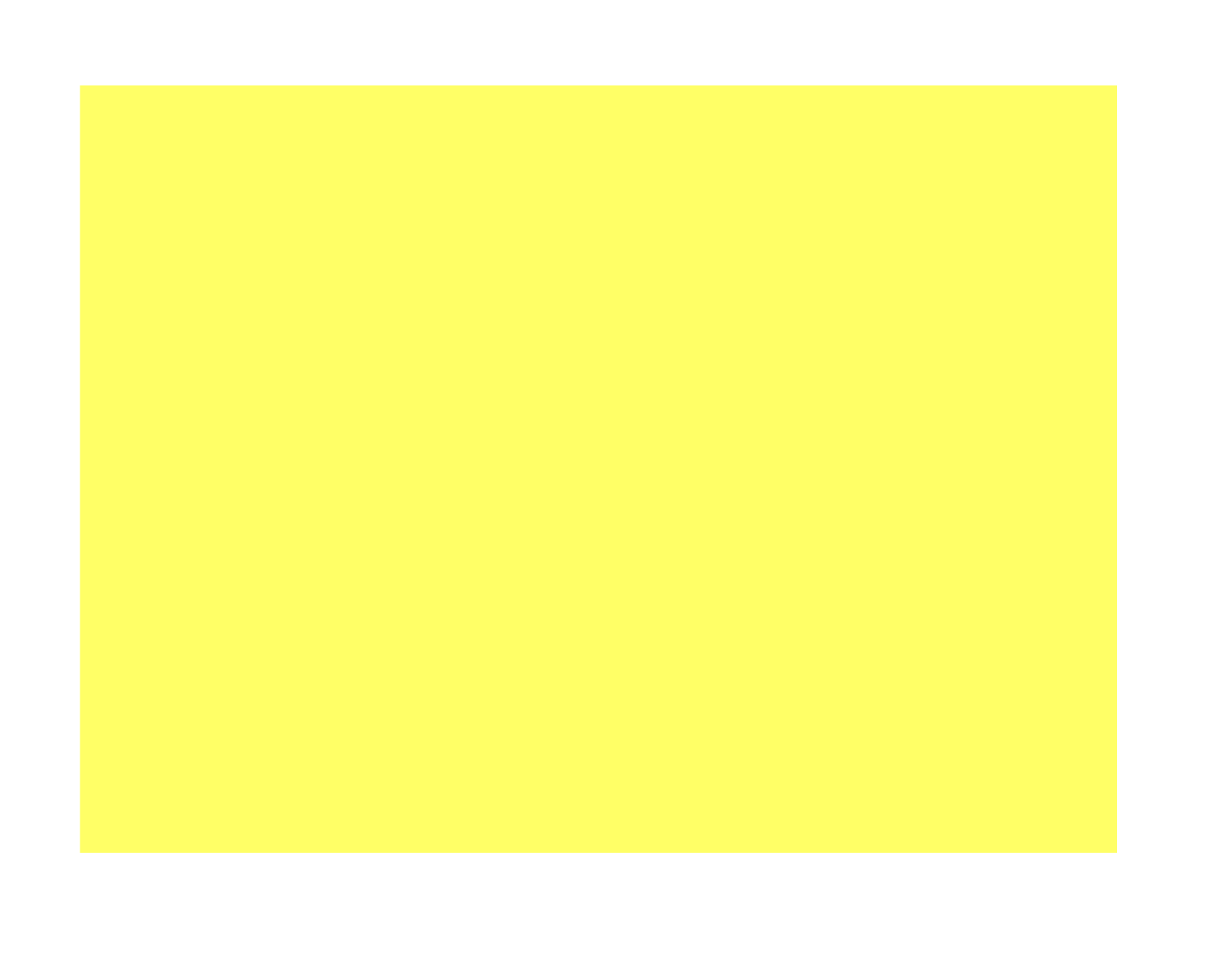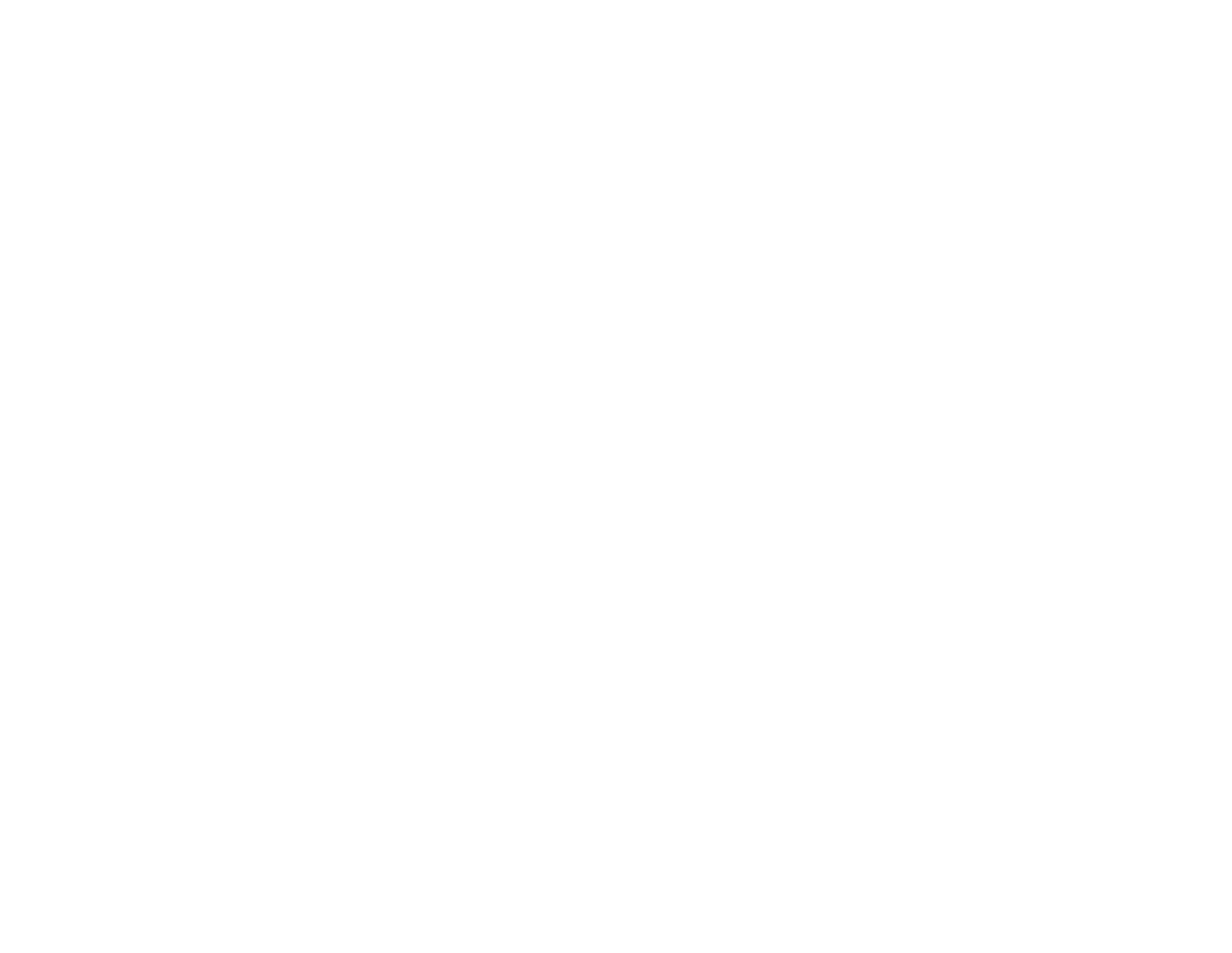| <b>Production and Delivery</b>                                                                                                                                                            |                                                                                   |                                                                                                                                                                                                  |
|-------------------------------------------------------------------------------------------------------------------------------------------------------------------------------------------|-----------------------------------------------------------------------------------|--------------------------------------------------------------------------------------------------------------------------------------------------------------------------------------------------|
| Dept 10                                                                                                                                                                                   | Dept 11                                                                           | Dept 12                                                                                                                                                                                          |
| <b>Prediction</b>                                                                                                                                                                         | <b>Activity</b>                                                                   | <b>Production</b>                                                                                                                                                                                |
| <b>Department of Technical Services</b>                                                                                                                                                   | <b>Department of Training</b>                                                     | <b>Department of Implementation</b>                                                                                                                                                              |
| Serves the division by prediction of what<br>wherewithal is needed to produce and<br>sees to its timely arrival so production for<br>maximum efficiency for service.                      | Prepares participants for their respective<br>assignments for now and the future. | <b>Ensures each Committee Member is</b><br>given realistic quotas and coordinates<br>with the proper individual/Committee to<br>address and handle unexpetected<br>challenges so quotas are met. |
| Scheduling and coordination of<br>workshops, courses and production<br>quotas within the Group Committees.<br>Completions of training required by each<br>participating Committee Member. | <b>Administrative Training Unit</b>                                               |                                                                                                                                                                                                  |
|                                                                                                                                                                                           |                                                                                   |                                                                                                                                                                                                  |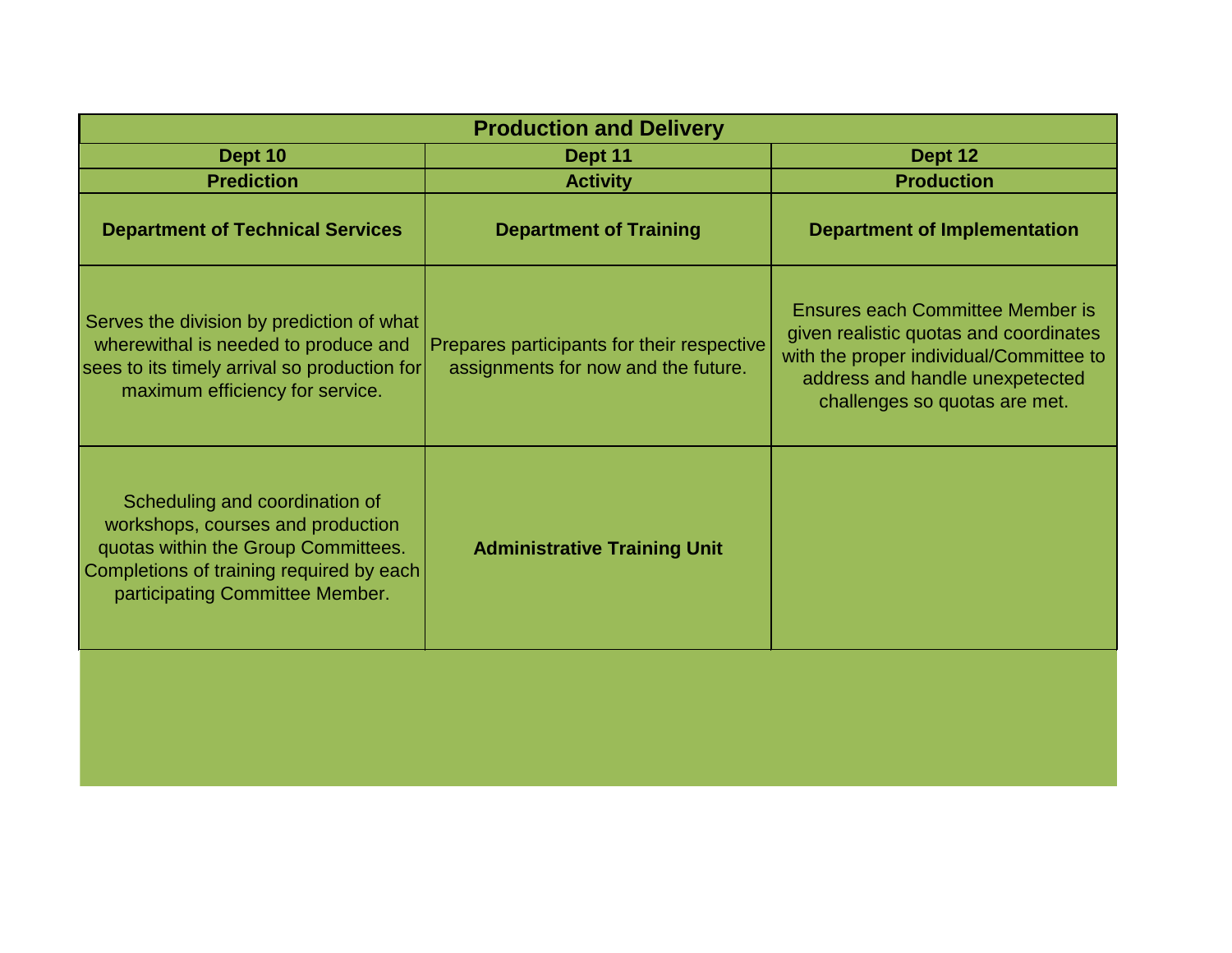| <b>Agriculture Training Unit</b>          | <b>Farmer Operations Unit</b>    |
|-------------------------------------------|----------------------------------|
|                                           |                                  |
| <b>Processing Equipment Training Unit</b> | <b>Processor Operations Unit</b> |
|                                           |                                  |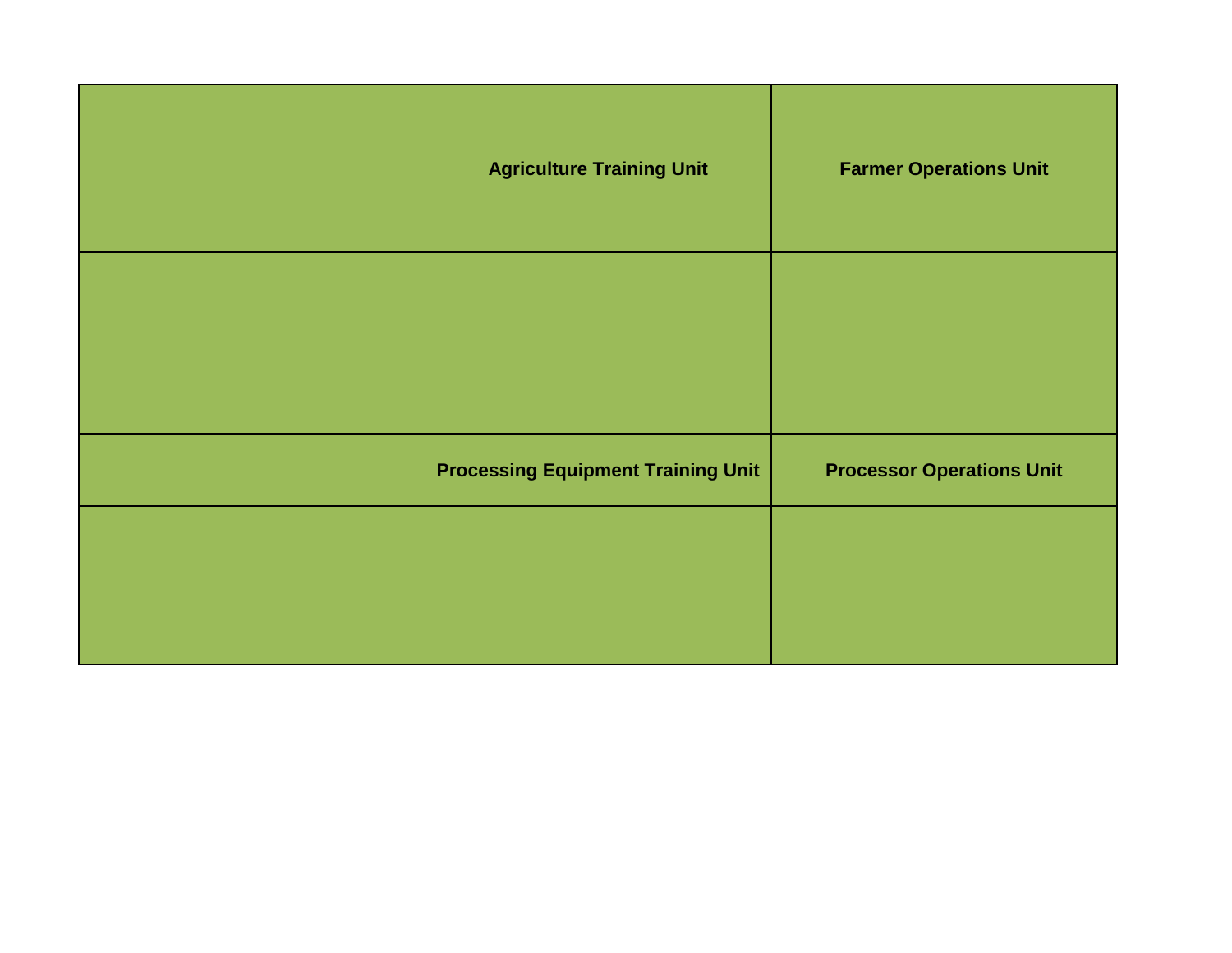| <b>Kenaf Seed, Fiber and Core Sales</b><br><b>Training Unit</b> | <b>Kenaf Seed, Fiber and Core Delivery</b><br><b>Unit</b>          |
|-----------------------------------------------------------------|--------------------------------------------------------------------|
|                                                                 |                                                                    |
|                                                                 |                                                                    |
|                                                                 |                                                                    |
|                                                                 |                                                                    |
| <b>Charitable Giving of Real Estate</b><br><b>Training Unit</b> | <b>Charitable Giving of Real Estate</b><br><b>Utilization Unit</b> |
|                                                                 |                                                                    |
|                                                                 | <b>Charitable Giving of Real Estate</b><br><b>Negotiation Unit</b> |
|                                                                 |                                                                    |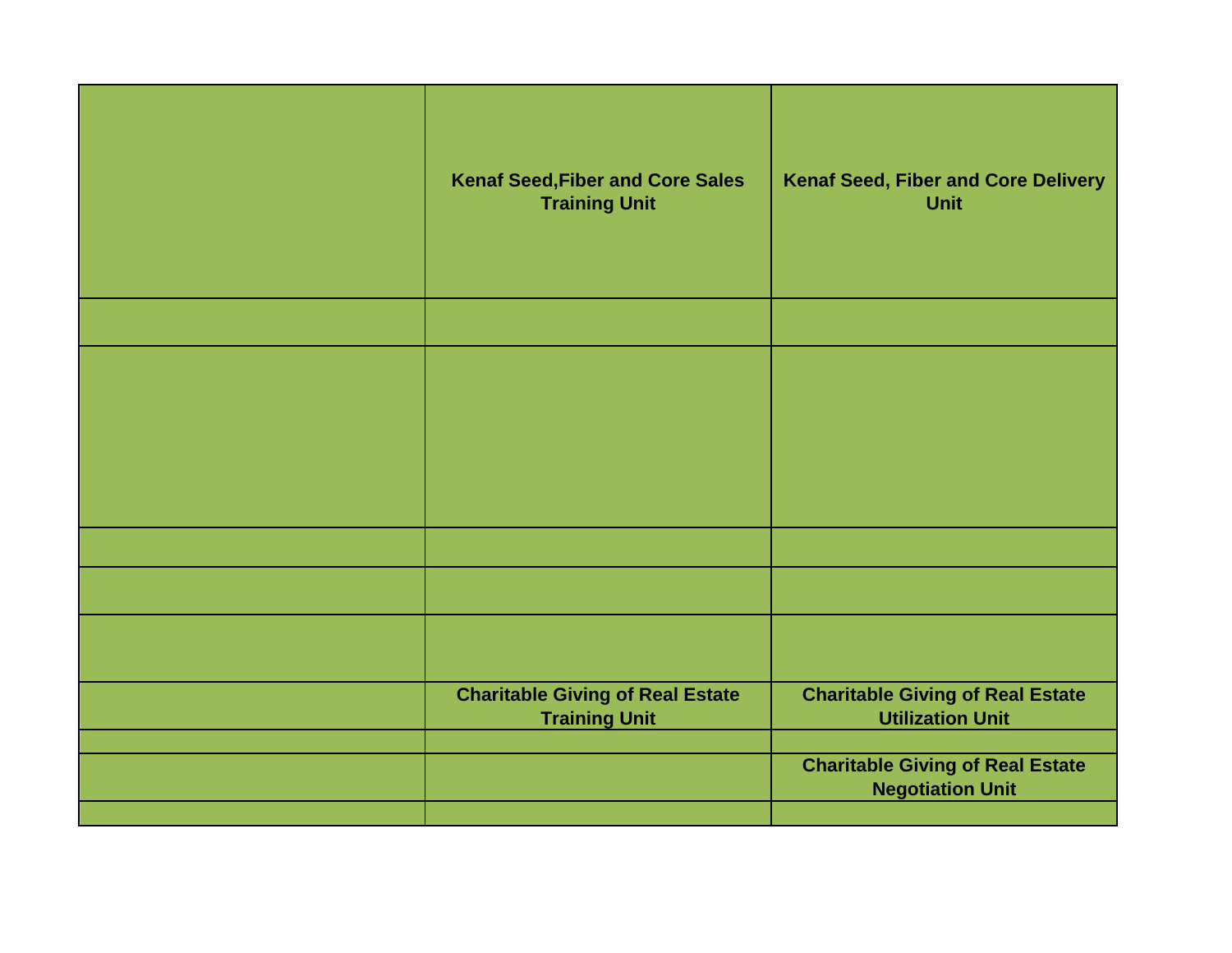| <b>VFP Efficiently scheduled training,</b><br>production and coordination,<br>resulting in an increase of production<br>with each farmer and processor. | VFP - 1. Graduates that can produce<br>the valuable final products of posts. | <b>VFP - 1. Productive Farmers,</b><br><b>Processor and Buyers.</b>                         |
|---------------------------------------------------------------------------------------------------------------------------------------------------------|------------------------------------------------------------------------------|---------------------------------------------------------------------------------------------|
| <b>Stats 1. Number of scheduled</b><br>individuals completed on time.2.<br>Percentage of quotas met on time.                                            | <b>Stats - 1. Number of course</b><br>completions.                           | <b>Stats - 1. Percentage of Farmers,</b><br><b>Processors and Buyers meeting</b><br>quotas. |
|                                                                                                                                                         |                                                                              |                                                                                             |
|                                                                                                                                                         |                                                                              |                                                                                             |
|                                                                                                                                                         |                                                                              |                                                                                             |
| Valuable Final Product - Predictable crop yields, processor outputs and delivery to buyers.                                                             |                                                                              |                                                                                             |
|                                                                                                                                                         |                                                                              |                                                                                             |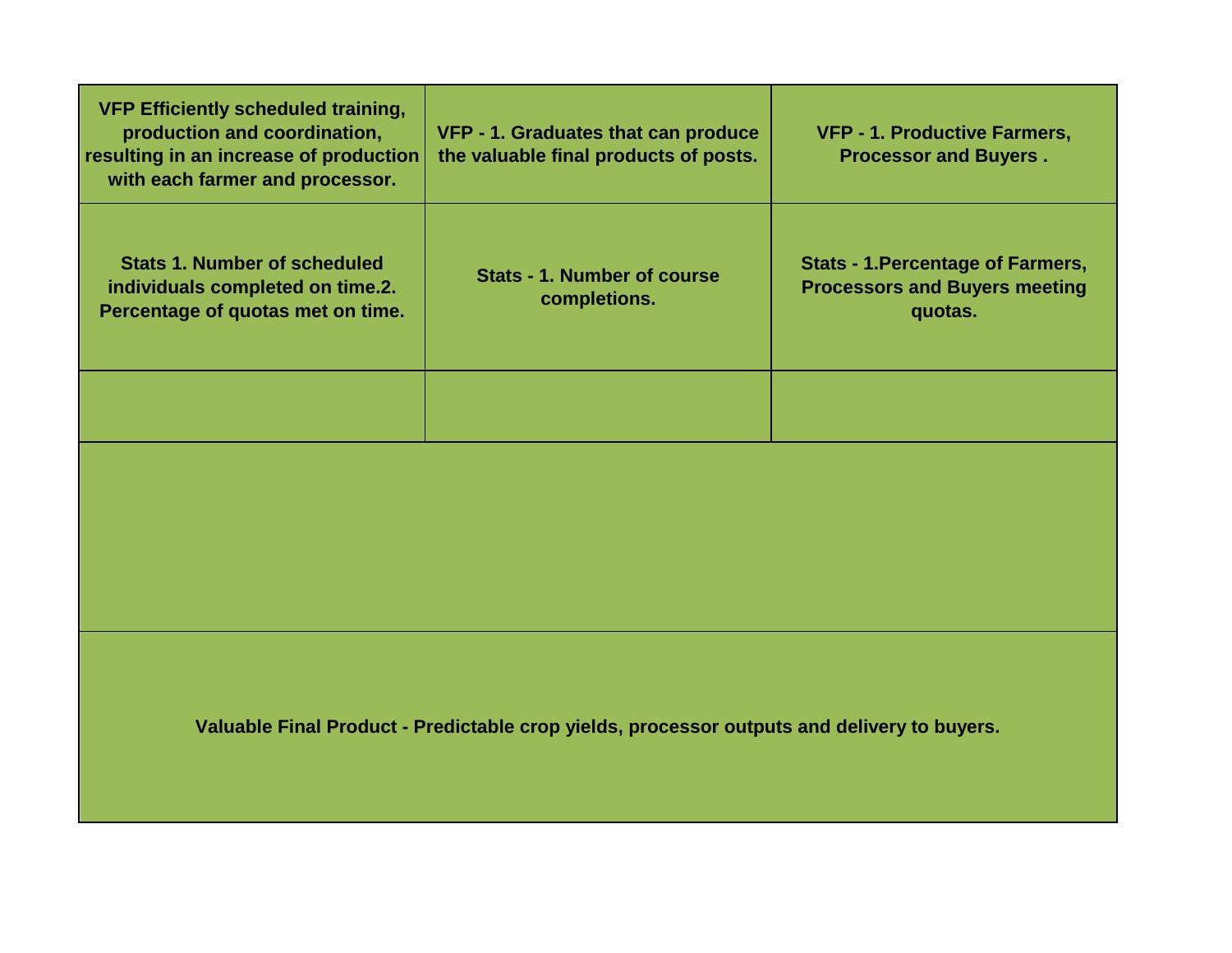**This division produces excellent quality products and services with no delay to its Committee Members and participants.**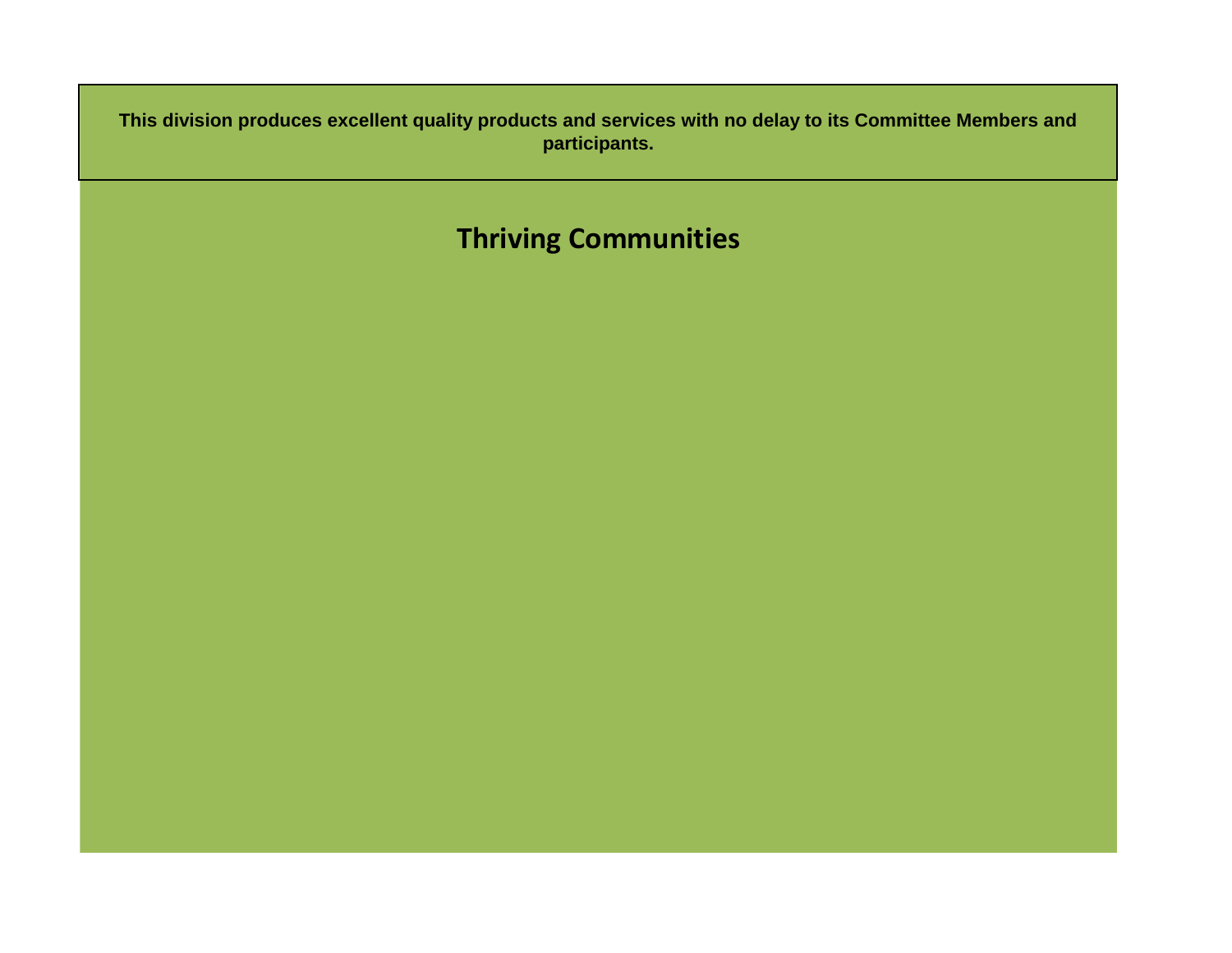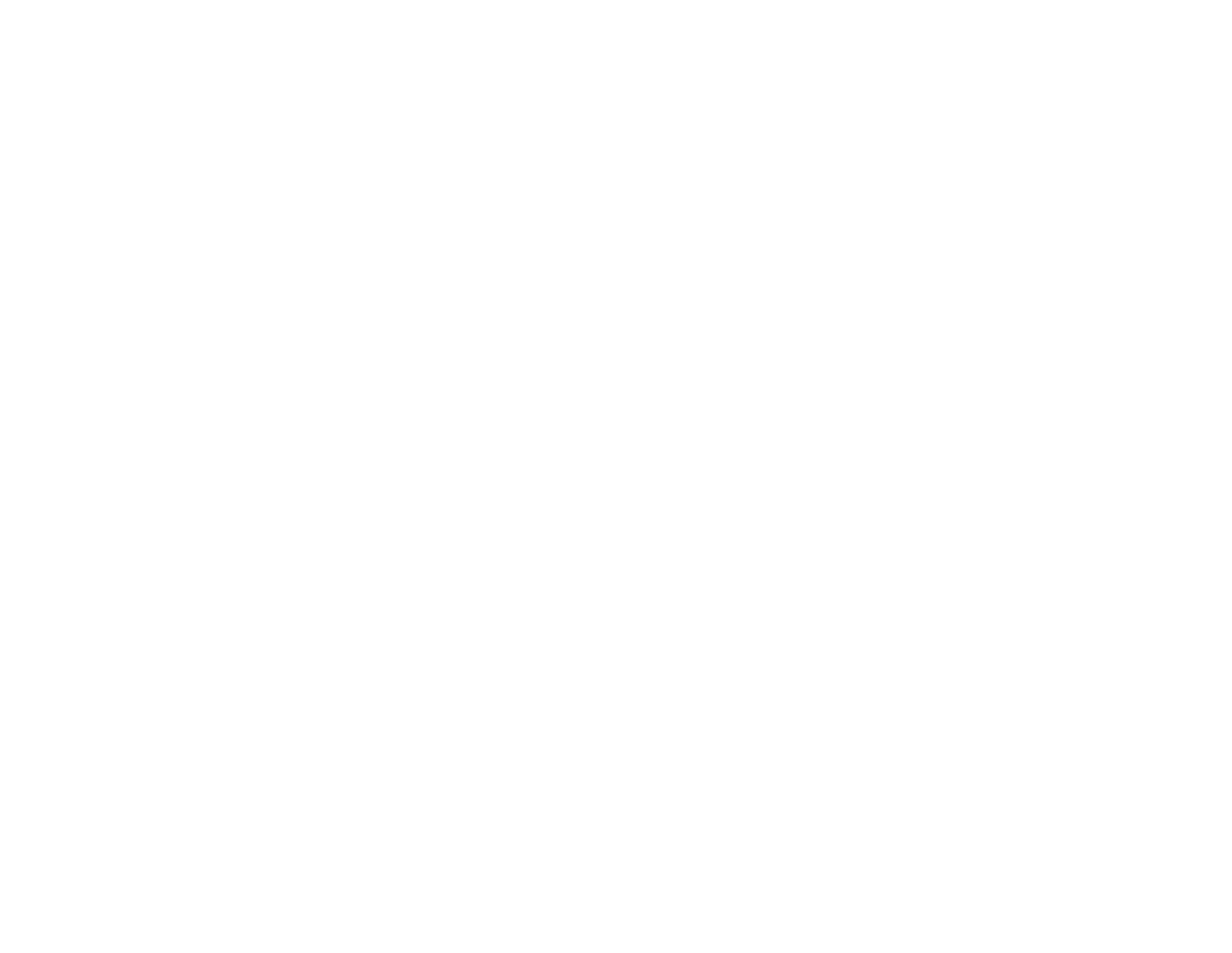| <b>Qualifications Division</b> |                                                      |                                       |
|--------------------------------|------------------------------------------------------|---------------------------------------|
| Dept 13                        | Dept 14                                              | Dept 15                               |
| <b>Validity</b>                | <b>Enhancement</b>                                   | <b>Correction</b>                     |
| <b>Department of Validity</b>  | <b>Department of Personnel</b><br><b>Enhancement</b> | <b>Department of Correction</b>       |
|                                | <b>Curriculum and Training</b>                       | <b>Design and Designer Correction</b> |
|                                |                                                      |                                       |
|                                |                                                      |                                       |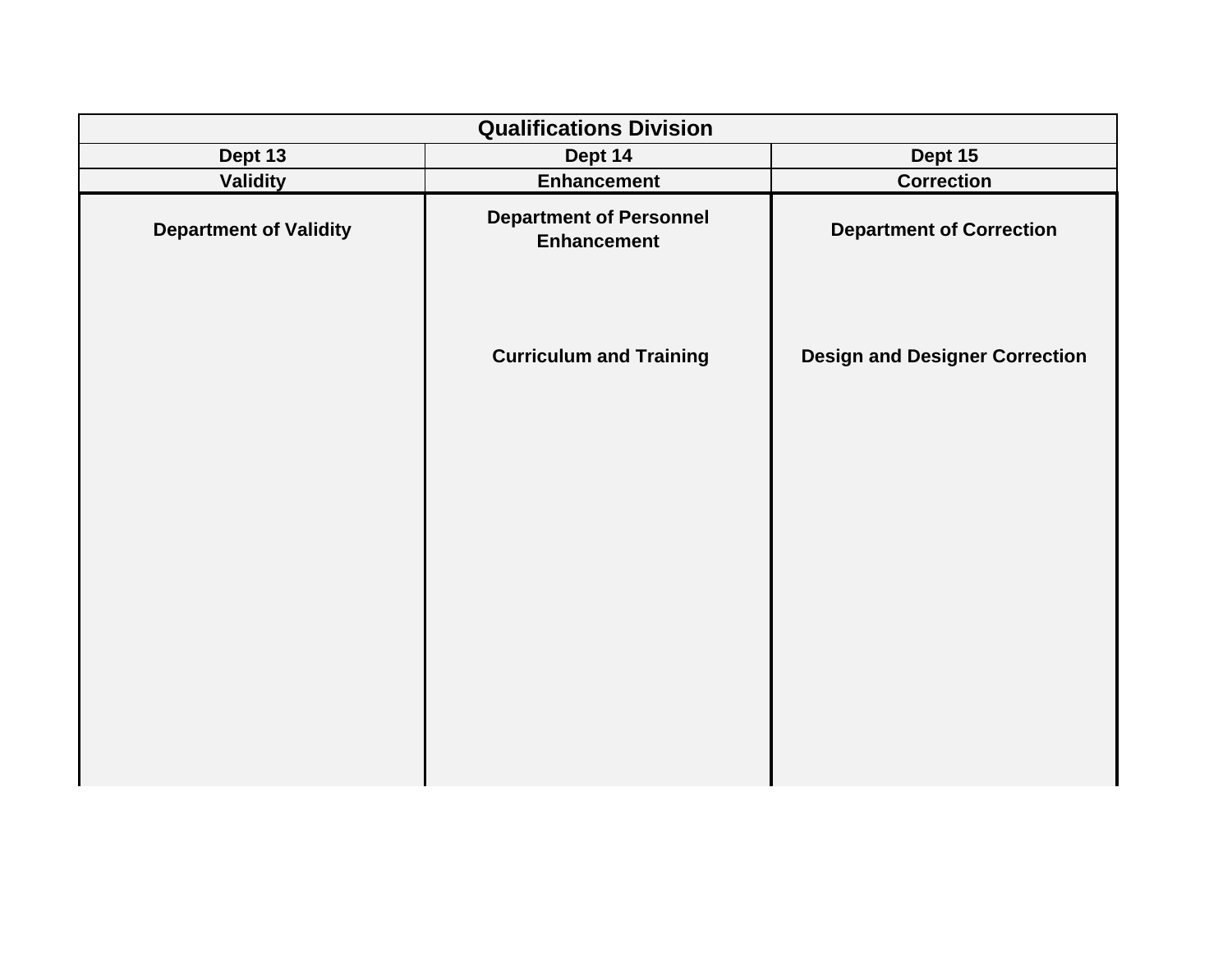|                                                                                                                                                                                                                                |                                                                                                              | <b>KPUSA Staff Correction and</b>                                                                                                                                                     |
|--------------------------------------------------------------------------------------------------------------------------------------------------------------------------------------------------------------------------------|--------------------------------------------------------------------------------------------------------------|---------------------------------------------------------------------------------------------------------------------------------------------------------------------------------------|
|                                                                                                                                                                                                                                |                                                                                                              | <b>Kenaf Partners USA Correction</b>                                                                                                                                                  |
| Examines the validity and correctness of<br>all organizational VFPs and certifies<br>them or passes them to the Department<br>of Corrections for complete handling.<br>Certifies staff, committee members and<br>participants. | Reviews all products to isolate the<br>causes for any lower than acceptable<br>level of quality or quantity. | Issues and records valid attestations of<br>skill, state and merit honestly deserved,<br>attained and earned. Observes for any<br>flubbed products and ensures they are<br>corrected. |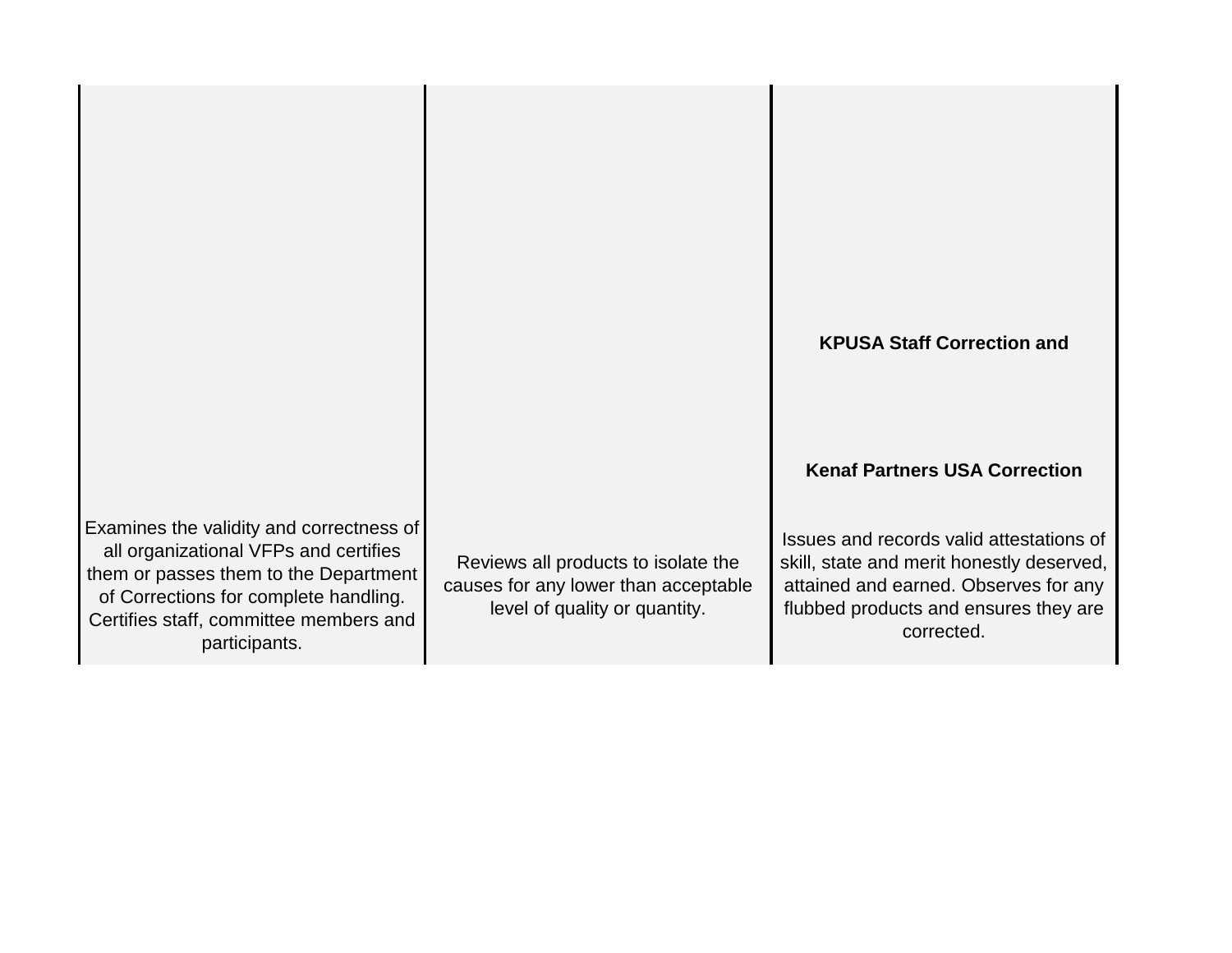| Reviews staff actions and corrects them<br>where needed so administration,<br>technology and policy are applied with<br>superb results.                                                                                                                                   | Coordinates with Department of<br>Inspections and Reports when needed |
|---------------------------------------------------------------------------------------------------------------------------------------------------------------------------------------------------------------------------------------------------------------------------|-----------------------------------------------------------------------|
| Cares for the staff, committee members<br>and participants as individuals and<br>ensures they become fully trained in all<br>aspects of their zones of responsibility<br>and organizational policy and technology<br>and become competent, contributing<br>group members. |                                                                       |
| <b>PFANA University Agriculture Kenaf</b><br><b>Liaison Unit</b>                                                                                                                                                                                                          |                                                                       |
| <b>Basic Hatting Curriculum and</b><br><b>Checksheets Unit</b><br><b>Internship Curriculum and</b><br><b>Checksheet Unit</b>                                                                                                                                              |                                                                       |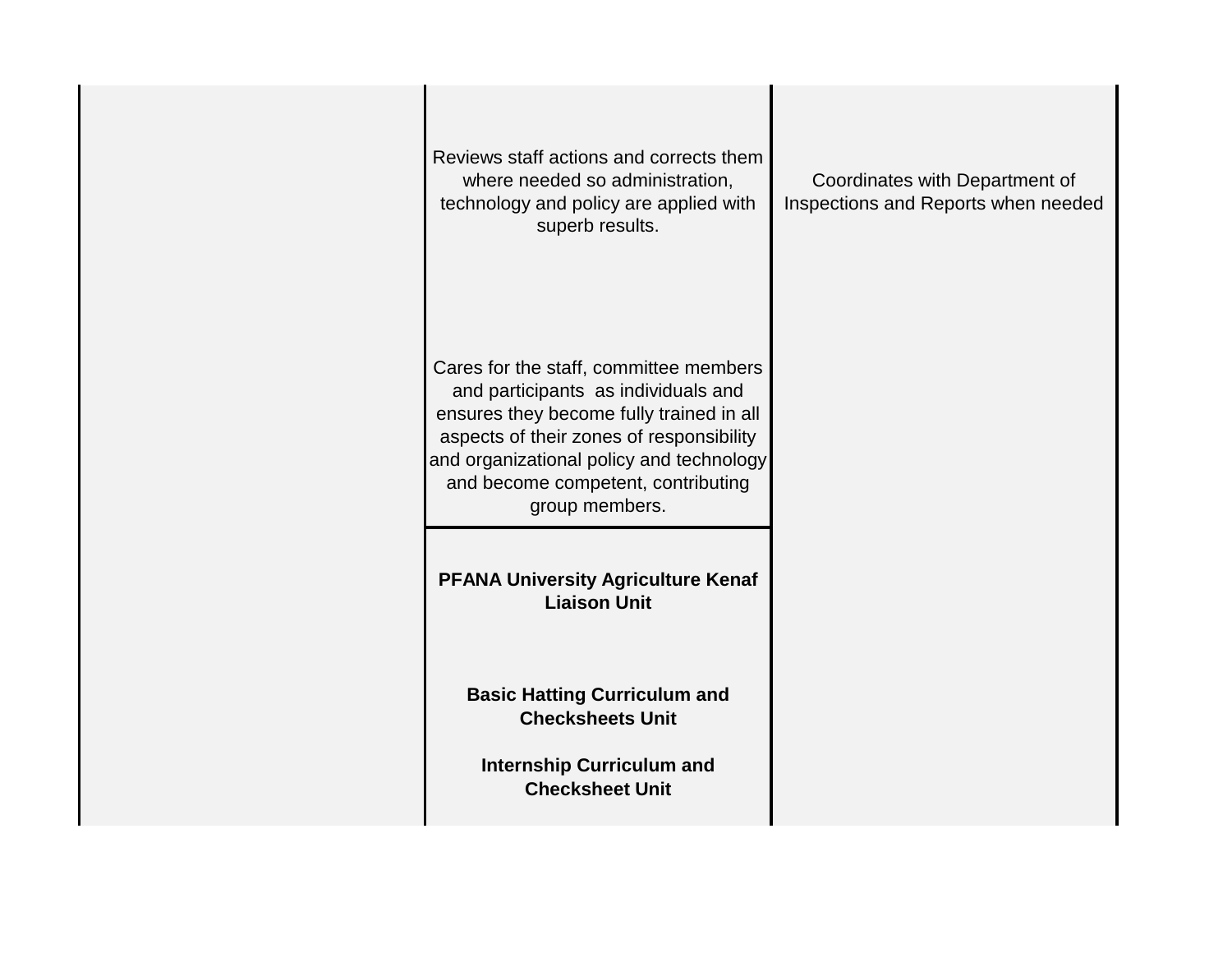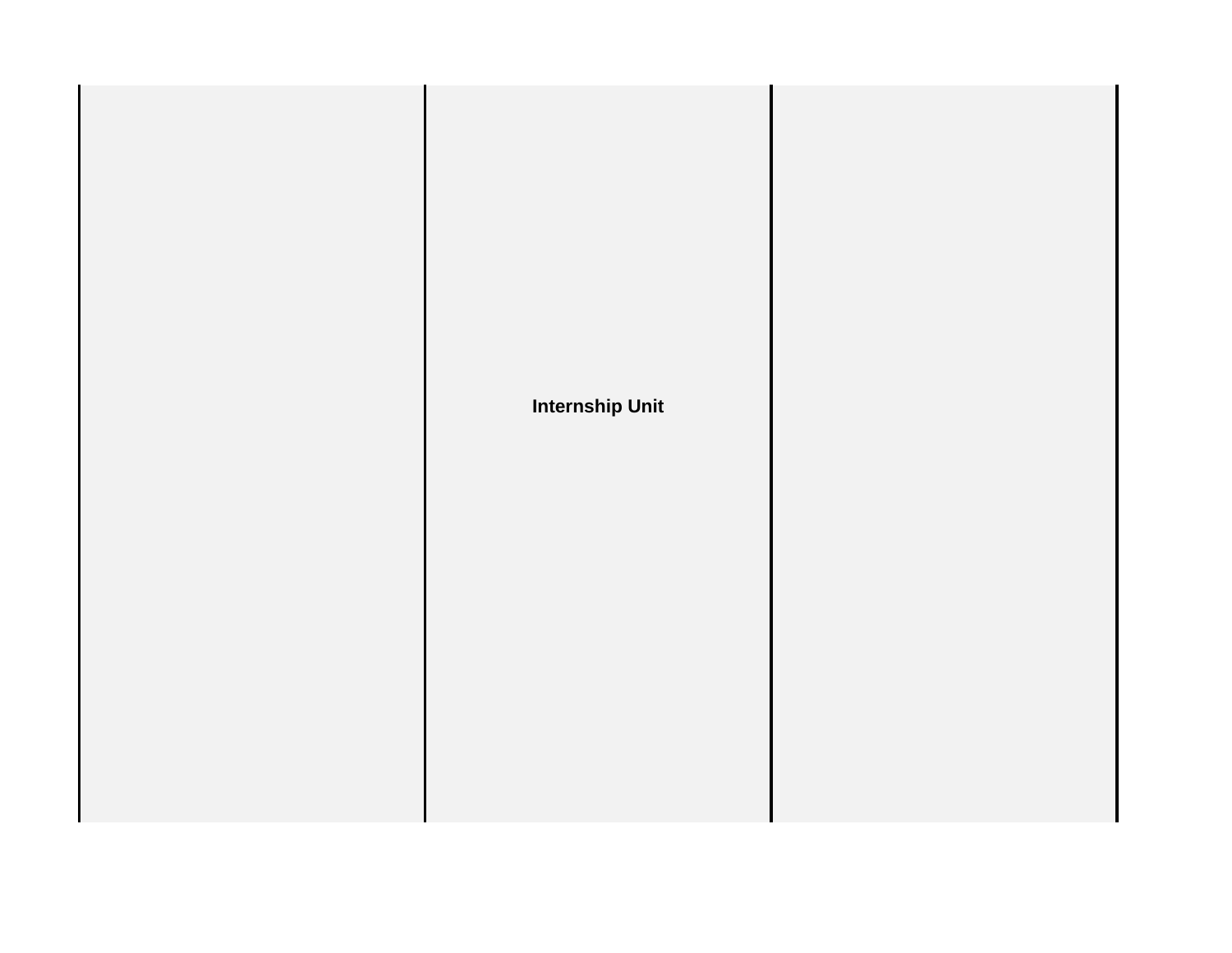| VFP - Valuable Final Products of staff,<br>farmers, processors verified as<br>meeting quantity and quality<br>standards. | VFP - Effective and fully hatted staff,<br>farmers, internss obtaining the VFPs<br>and sub-products at each registered<br>kenaf site.              | VFP - 1. Competent staff creating<br>valuable final products efficiently and<br>in sufficient quantity. 2. Completed<br>Internships with 100% successful<br>results.                                         |
|--------------------------------------------------------------------------------------------------------------------------|----------------------------------------------------------------------------------------------------------------------------------------------------|--------------------------------------------------------------------------------------------------------------------------------------------------------------------------------------------------------------|
| Stats - 1. Percentage of quantity and<br>quality standards met.                                                          | Stats - 1. Percentage of Fully Hatted<br>staff, farmers, and interns for their<br>career or program targets. 2. Number<br>of competed internships. | Stats - 1. Percentage of staff<br>operating in viable statistic range. 2.<br>Gross Income divided by number of<br>staff KPUSA, 3. Gross Income<br>divided by number of personnel at<br>each registered site. |

**This division sees that every valuable final product of the organization statistically reported has the expected level of quantity and quality.**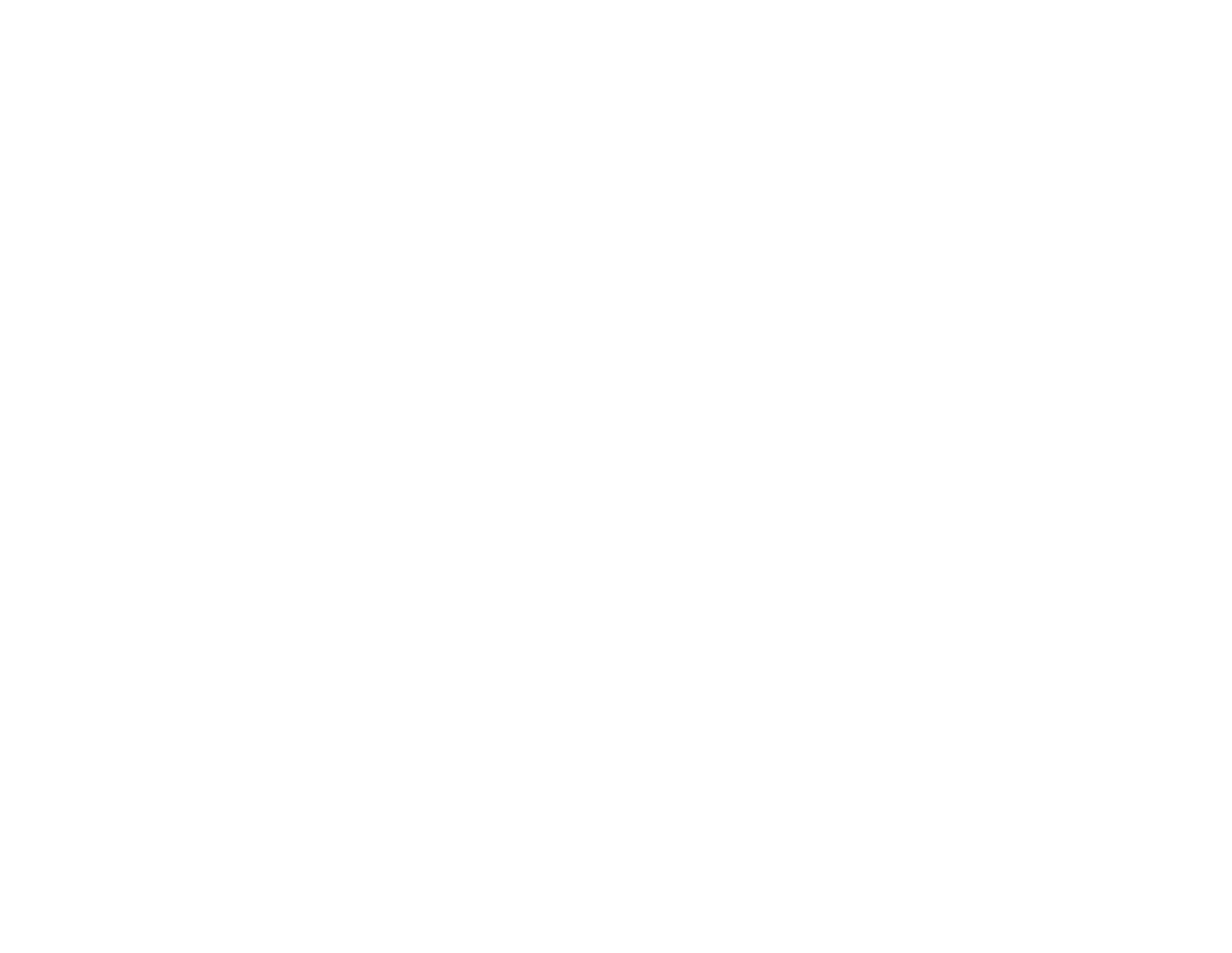| <b>Public Relations Division</b>                                                                                                                                                                                      |                                          |                                                    |
|-----------------------------------------------------------------------------------------------------------------------------------------------------------------------------------------------------------------------|------------------------------------------|----------------------------------------------------|
| Dept 16                                                                                                                                                                                                               | Dept 17                                  | Dept 18                                            |
| <b>Information</b>                                                                                                                                                                                                    | <b>Servicing</b>                         | <b>Clearing</b>                                    |
| <b>Department of Public Contact,</b><br><b>Introductory Services and Book Sales</b>                                                                                                                                   | <b>Department of Public Registration</b> | Department of PR, Affiliates and<br><b>Success</b> |
| Sees to it that the appearance of<br>infrastructure, equipment, promotional<br>material, website and personnel are<br>excellent. Makes them and their services<br>and products well known to the people<br>of America | <b>Introductory Services Sign Up</b>     | <b>Tours</b>                                       |
|                                                                                                                                                                                                                       | <b>Intructory services Delivery</b>      | <b>Partner Relations</b>                           |
|                                                                                                                                                                                                                       |                                          |                                                    |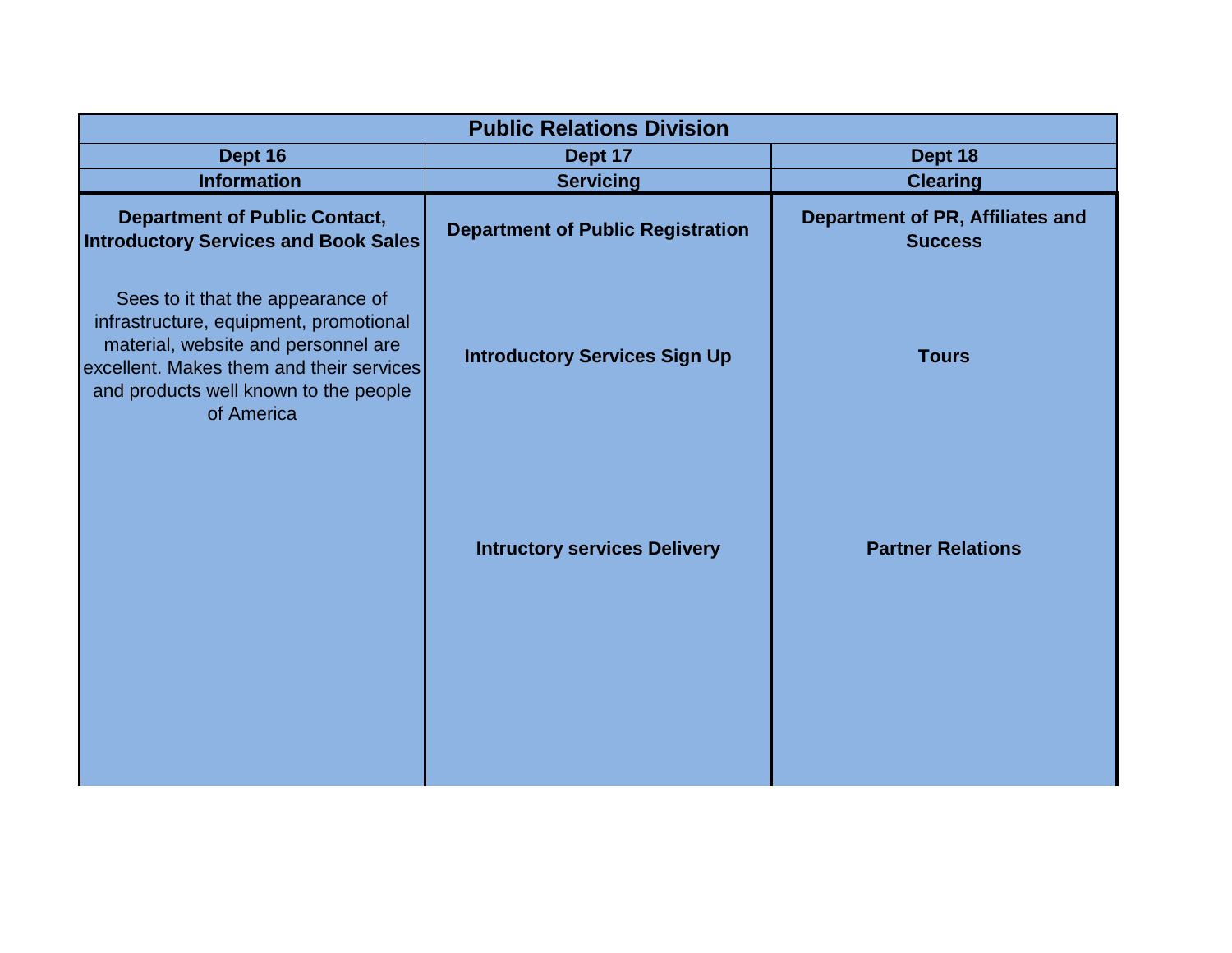| Contacts community groups and other<br>organizations and finds out what is<br>needed and wanted in their community.<br>Offers the correct introductory service(s)<br>or product(s) needed and wanted in<br>alignment with KPUSA strategic plans<br>and promotes these throughout the<br>community. |                        |
|----------------------------------------------------------------------------------------------------------------------------------------------------------------------------------------------------------------------------------------------------------------------------------------------------|------------------------|
| <b>Free Introductory Lectures, Seminars</b><br>and Workshops Promotions                                                                                                                                                                                                                            | <b>Success Stories</b> |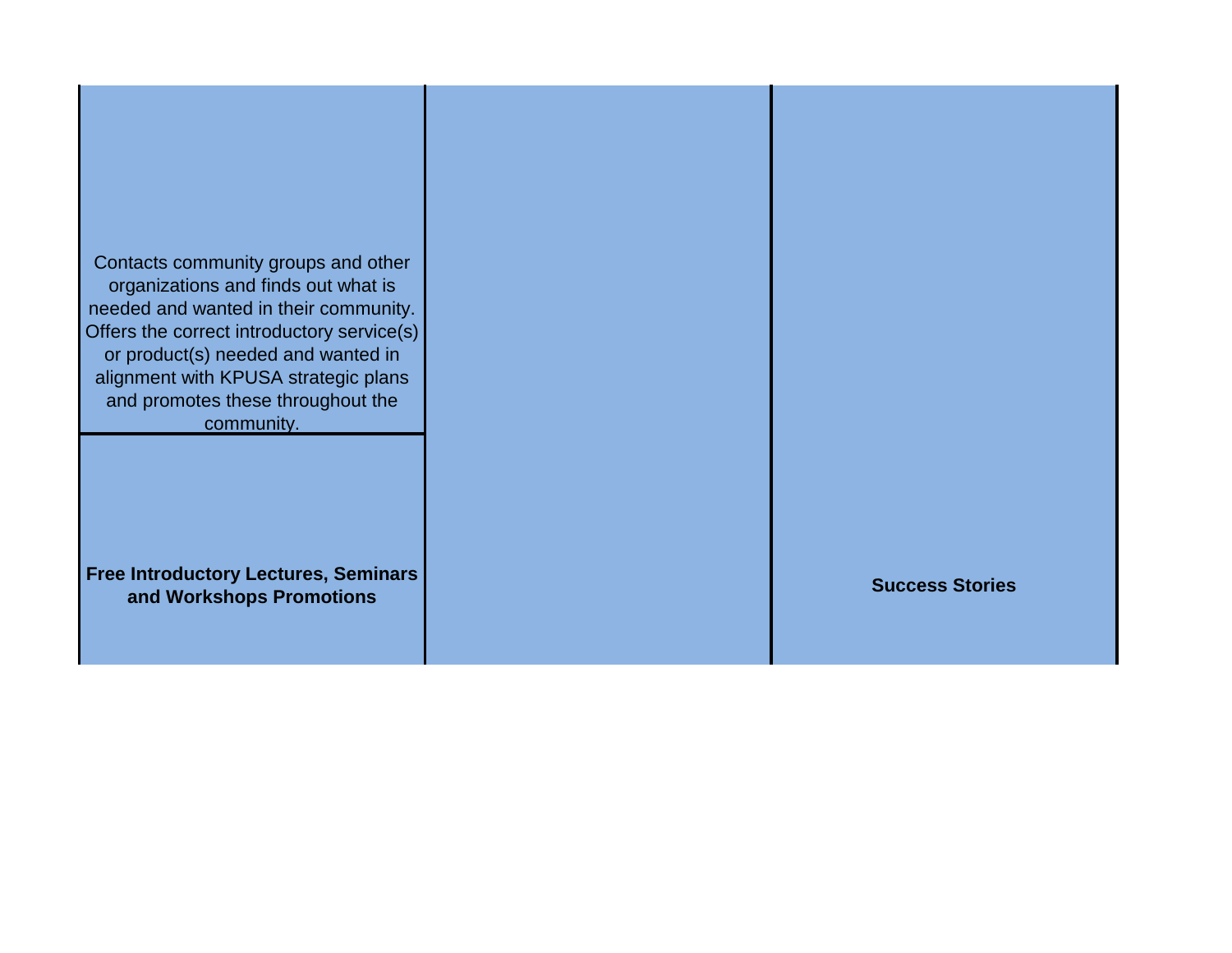| <b>Free Shows and Events Promotions</b> | <b>Free Referral Training</b>   | <b>Video Film Crew.</b>                                                              |
|-----------------------------------------|---------------------------------|--------------------------------------------------------------------------------------|
|                                         | <b>Shows and Events Vending</b> | Records and makes widely known the<br>successes of activities and their<br>products. |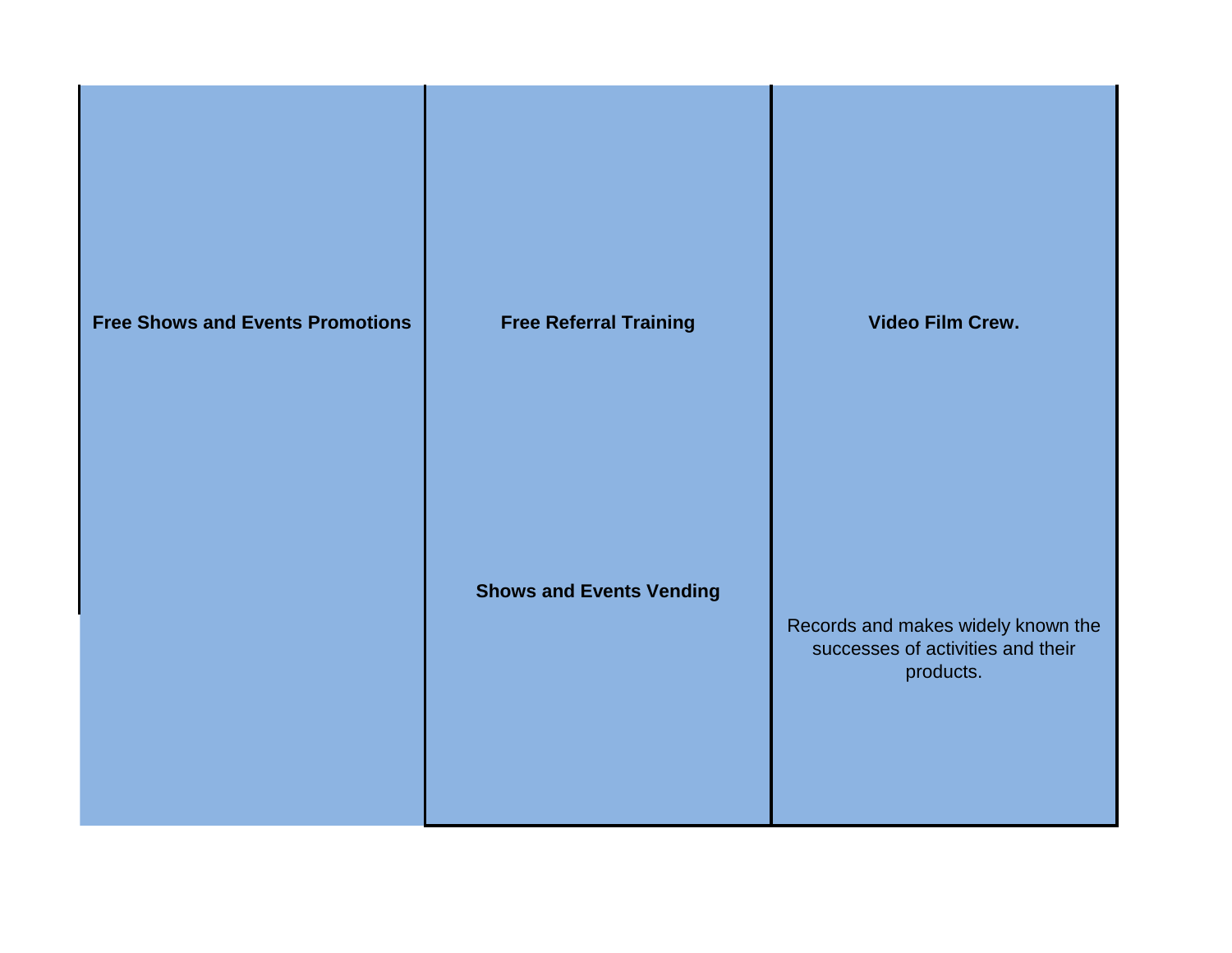| VFP - Interested public wanting to                                                                                   | VFP - Well informed public reaching                                                                                                                                                                                           | <b>VFP The true image of all associated</b>                             |
|----------------------------------------------------------------------------------------------------------------------|-------------------------------------------------------------------------------------------------------------------------------------------------------------------------------------------------------------------------------|-------------------------------------------------------------------------|
| know more about Kenaf business                                                                                       | for more services, products, and want                                                                                                                                                                                         | activities accurately shared by an                                      |
| opportunities, jobs/careers, services,                                                                               | to participate in the creative activities                                                                                                                                                                                     | increasing number of individuals                                        |
| and training.                                                                                                        | in their kenaf community.                                                                                                                                                                                                     | through tours and videos.                                               |
| <b>Stats - 1. Number of Free Introductory</b><br>service completions.2. # of new Free<br><b>6 month Memberships.</b> | Stats - 1. Number of new names<br>added Central Files and Addresso of<br>paid customers 2. Number of full-time<br>vendors participating incommunity<br>events. 3. Number of paid<br>introductory services. 4. # of refferals. | Stats - 1 Number of success stories.<br>2. Number of videos made/viewed |

**Valuable Final Product - An interested, growing member base that is well serviced that refers others.**

**This division, through all of its activities, brings knowledge of and distributes the organization's services and products to the broad public.**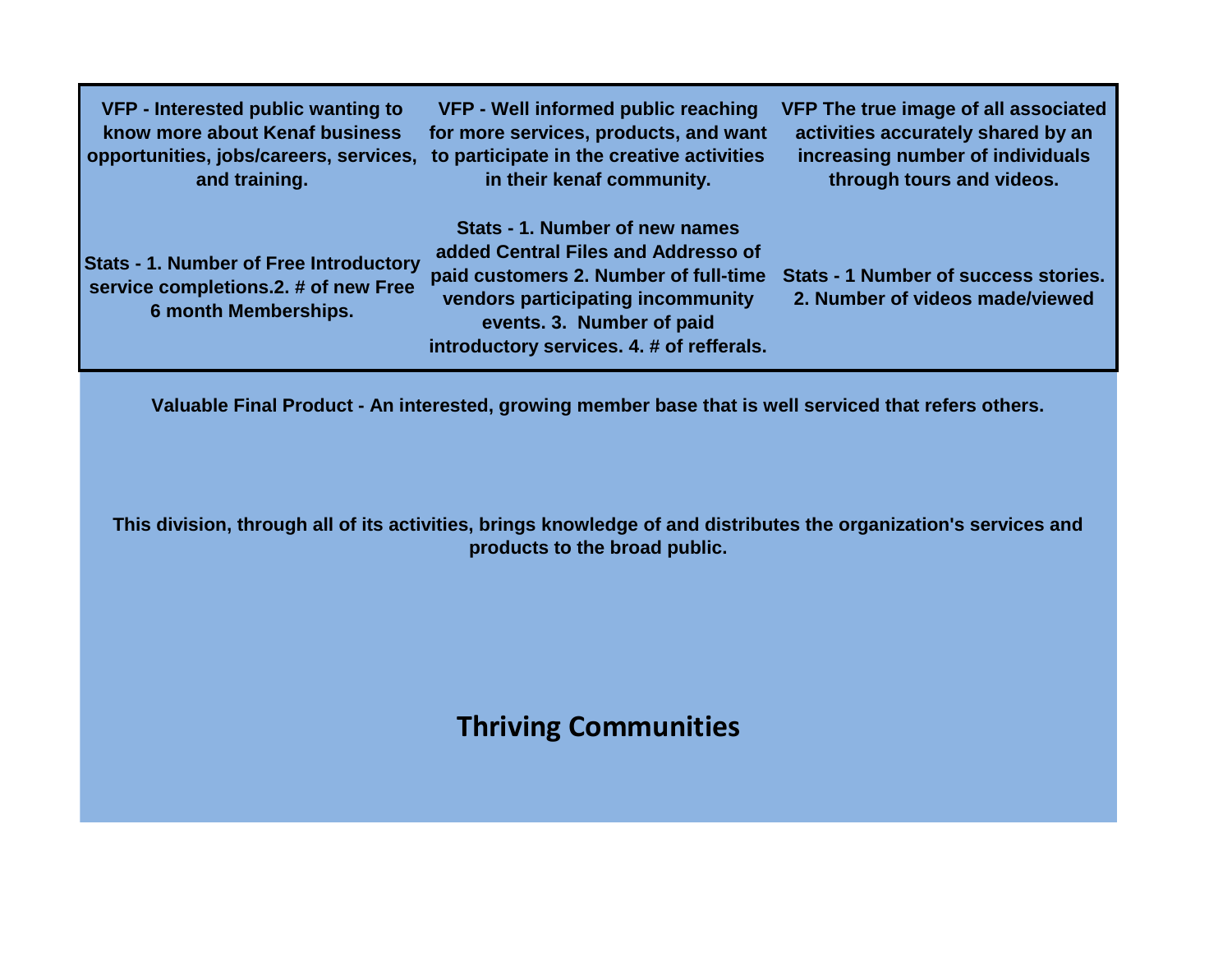